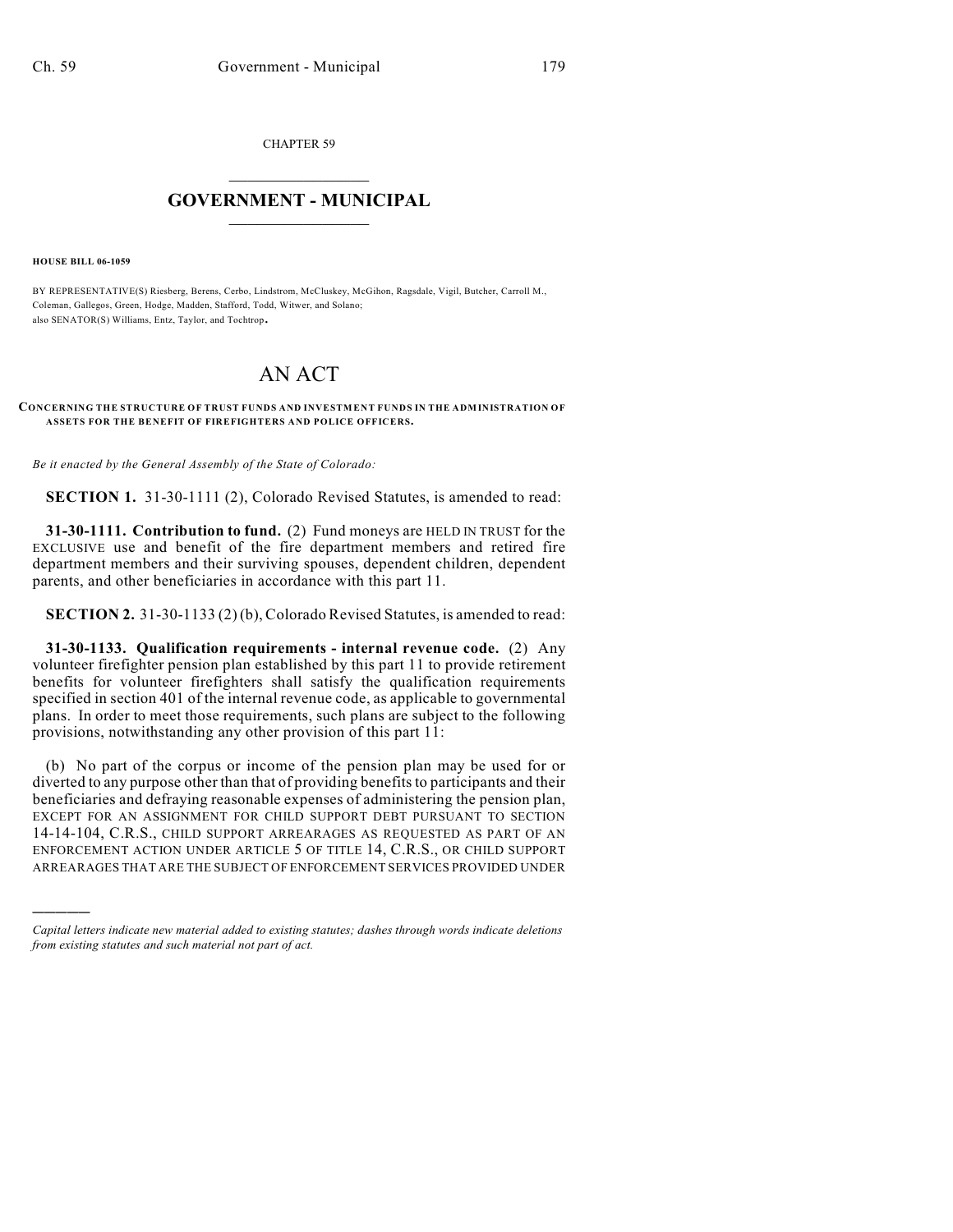SECTION 26-13-106, C.R.S., AND EXCEPT FOR INCOME ASSIGNMENTS FOR CHILD SUPPORT PURPOSES PURSUANT TO SECTION 14-14-111.5, C.R.S., AND A WRIT OF GARNISHMENT THAT IS THE RESULT OF A JUDGMENT TAKEN FOR ARREARAGES FOR CHILD SUPPORT OR FOR CHILD SUPPORT DEBT.

**SECTION 3.** 31-30.5-209 (1) and (2), Colorado Revised Statutes, are amended to read:

**31-30.5-209. Idle funds.** (1) If the governing body of a municipality, by resolution, finds that no person named in this article is, and no such person can become, eligible for payment of a benefit from the municipality's police officers' old hire pension fund established pursuant to section 31-30.5-201 (2), it may authorize use of the money in the fund to make contributions to the fire and police members' benefit DEFINED BENEFIT SYSTEM TRUST fund pursuant to section 31-31-402 (2), to make contributions to a police benefit fund established pursuant to section 31-31-601 (1) (b), or to make contributions under the federal social security laws if the municipality's police officers are covered by the social security laws. To the extent that money in the fund exceeds three times the present yearly employer contribution to any of the preceding benefit funds on behalf of the municipality's current police officers, such excess may be used for any law-enforcement-related purpose. If the municipality does not employ any police officer, the governing body may authorize use of the money in the fund for any law-enforcement-related purpose. In addition, any money in the fund that is attributable to contributions by the municipality and to interest on such contributions may be used for any police-related purpose and, if no such police-related need exists, then for any purpose as decided by the governing body of the municipality. For the purposes of this subsection (1), contracting with the county or county sheriff for law enforcement service shall not be considered employment of a police officer.

(2) If the governing body of a municipality, fire protection district, or county improvement district, by resolution, finds that no person named in this article is, and no such person can become, eligible for payment of a benefit from the employer's firefighters' old hire pension fund, it may authorize use of the money in the fund to make contributions to the fire and police members' benefit DEFINED BENEFIT SYSTEM TRUST fund pursuant to section 31-31-402 (2) or to make contributions under the federal social security laws if the employer's firefighters are covered by the social security laws. In addition, any money in the fund that is attributable to contributions by the municipality or district and to interest on such contributions may be used for any fire-related purpose and, if no such fire-related need exists, for any purpose as decided by the governing body of the municipality or district.

**SECTION 4.** 31-30.5-212 (2), Colorado Revised Statutes, is amended to read:

**31-30.5-212. Qualification requirements - internal revenue code.** (2) The old hire pension funds established by this article shall be held in trust for the benefit of old hire members and other persons entitled to benefits. No part of the corpus or income of the pension fund shall be used for or diverted to purposes other than for the exclusive benefit of old hire members or other persons entitled to benefits from the pension fund and for expenses incident to operation of the pension fund. No person shall have any interest in or right to any part of the corpus or earnings of the pension trust except as expressly provided, INCLUDING ASSIGNMENTS FOR CHILD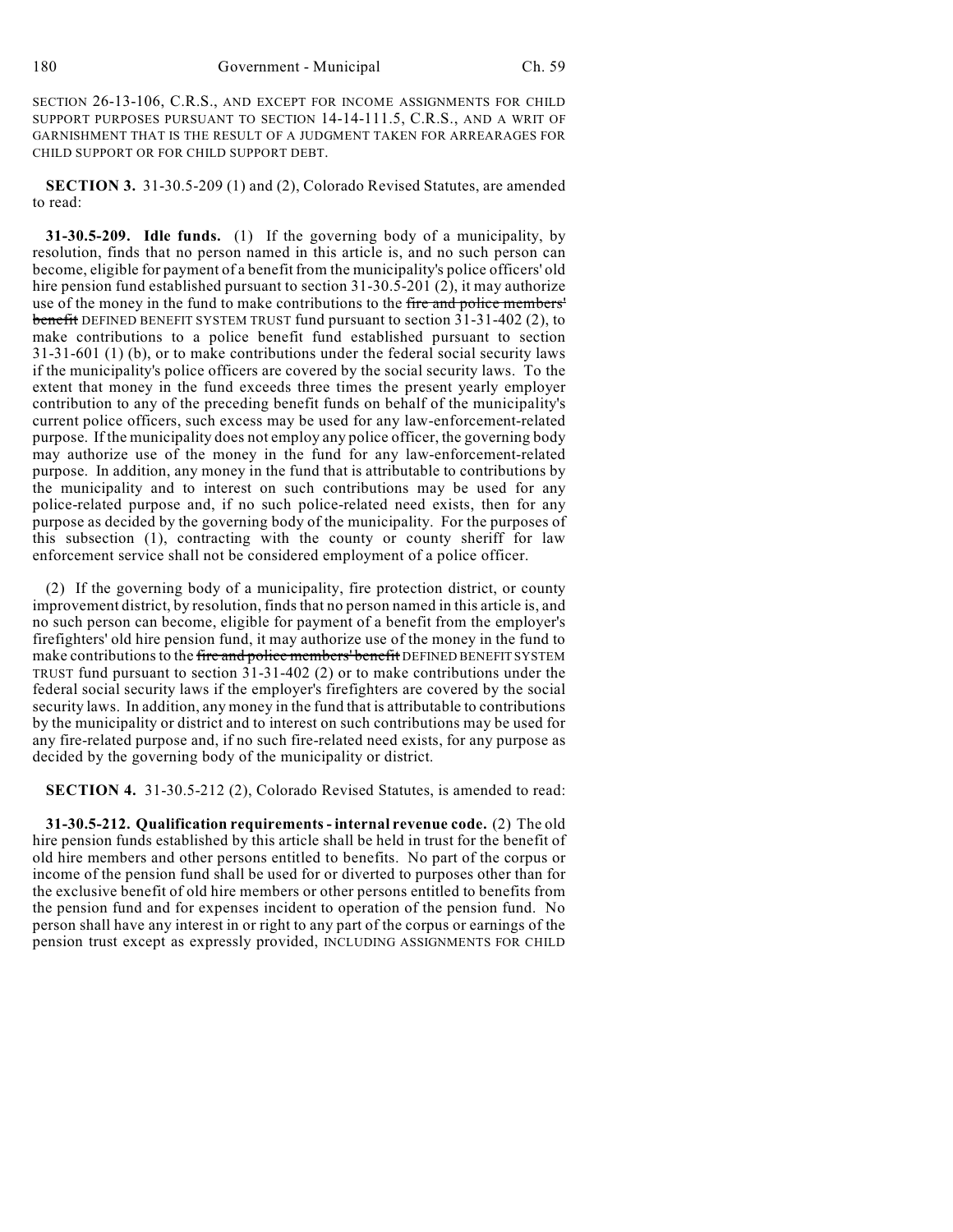SUPPORT PURPOSES AS PROVIDED FOR IN SECTION 14-14-104,C.R.S., CHILD SUPPORT ARREARAGES AS REQUESTED AS PART OF AN ENFORCEMENT ACTION UNDER ARTICLE 5 OF TITLE 14, C.R.S., OR CHILD SUPPORT ARREARAGES THAT ARE THE SUBJECT OF ENFORCEMENT SERVICES PROVIDED UNDER SECTION 26-13-106, C.R.S., INCOME ASSIGNMENTS FOR CHILD SUPPORT PURPOSES PURSUANT TO SECTION 14-14-111.5, C.R.S., WRITS OF GARNISHMENT THAT ARE THE RESULT OF A JUDGMENT TAKEN FOR ARREARAGES FOR CHILD SUPPORT OR FOR CHILD SUPPORT DEBT, AND PAYMENTS MADE IN COMPLIANCE WITH A PROPERLY EXECUTED COURT ORDER APPROVING A WRITTEN AGREEMENT ENTERED INTO PURSUANT TO SECTION 14-10-113 (6), C.R.S.

**SECTION 5.** 31-30.5-304 (3.5), Colorado Revised Statutes, is amended to read:

**31-30.5-304. Limitation on existing funds - procedures.** (3.5) No later than September 1, 1995, the board of directors of the fire and police pension association shall certify to the state auditor, the legislative audit committee and the joint budget committee of the general assembly, and the state treasurer the amount of state contribution necessary to fund the supplemental unfunded liability in each state-assisted policemen's or firefighters' pension plan attributable to the reduction of the state's contribution for the year 1987. On September 30, 1995, the state treasurer shall transfer the amount certified from the general fund to the OLD HIRE PLAN MEMBERS' BENEFIT TRUST fund created by section 31-31-301 SECTION 31-31-701 (6), and from such amount the board shall distribute to each state-assisted policemen's or firefighters' pension plan the amount necessary to eliminate the supplemental unfunded liability in each plan; except that the amount transferred by the state treasurer pursuant to this subsection (3.5) shall not exceed twenty-five million five hundred thousand dollars.

**SECTION 6.** 31-30.5-306 (1) (b) (II), Colorado Revised Statutes, is amended to read:

**31-30.5-306. Actuarial studies.** (1) (b) (II) By September 30, 2001, and by September 30 of each year thereafter, until September 30, 2002, and by April 30, 2006, and by April 30 of each year thereafter, until April 30, 2012, or until all state-assisted old hire pension plans are fully funded, whichever comes first, an updated actuarial study shall be filed with the fire and police pension association. For the 2003-04 fiscal year and each fiscal year thereafter for which an actuarial study is filed, the actuarial study shall include a determination of the amount of the unfunded liability that may accrue as a result of the suspension of the state contribution of the fire and police members' benefit OLD HIRE PLAN MEMBERS' BENEFIT TRUST fund pursuant to section 31-30.5-307 (5) (a).

**SECTION 7.** 31-30.5-307 (2), (5) (a), (5) (b), and (6), Colorado Revised Statutes, are amended to read:

**31-30.5-307. State contribution.** (2) On September 30, 1995, and on September 30 of each year thereafter through 2002 and on April 30, 2006, and on April 30 of each year thereafter through 2012, the state treasurer shall transfer from the proceeds of the tax imposed by section 10-3-209, C.R.S., to the OLD HIRE PLAN MEMBERS' BENEFIT TRUST fund created by section 31-31-301 SECTION 31-31-701 (6), an amount equal to twenty-six million six hundred thousand dollars minus the amount transferred under section 31-30-1112 (2) (g) (I). Such annual transfer to the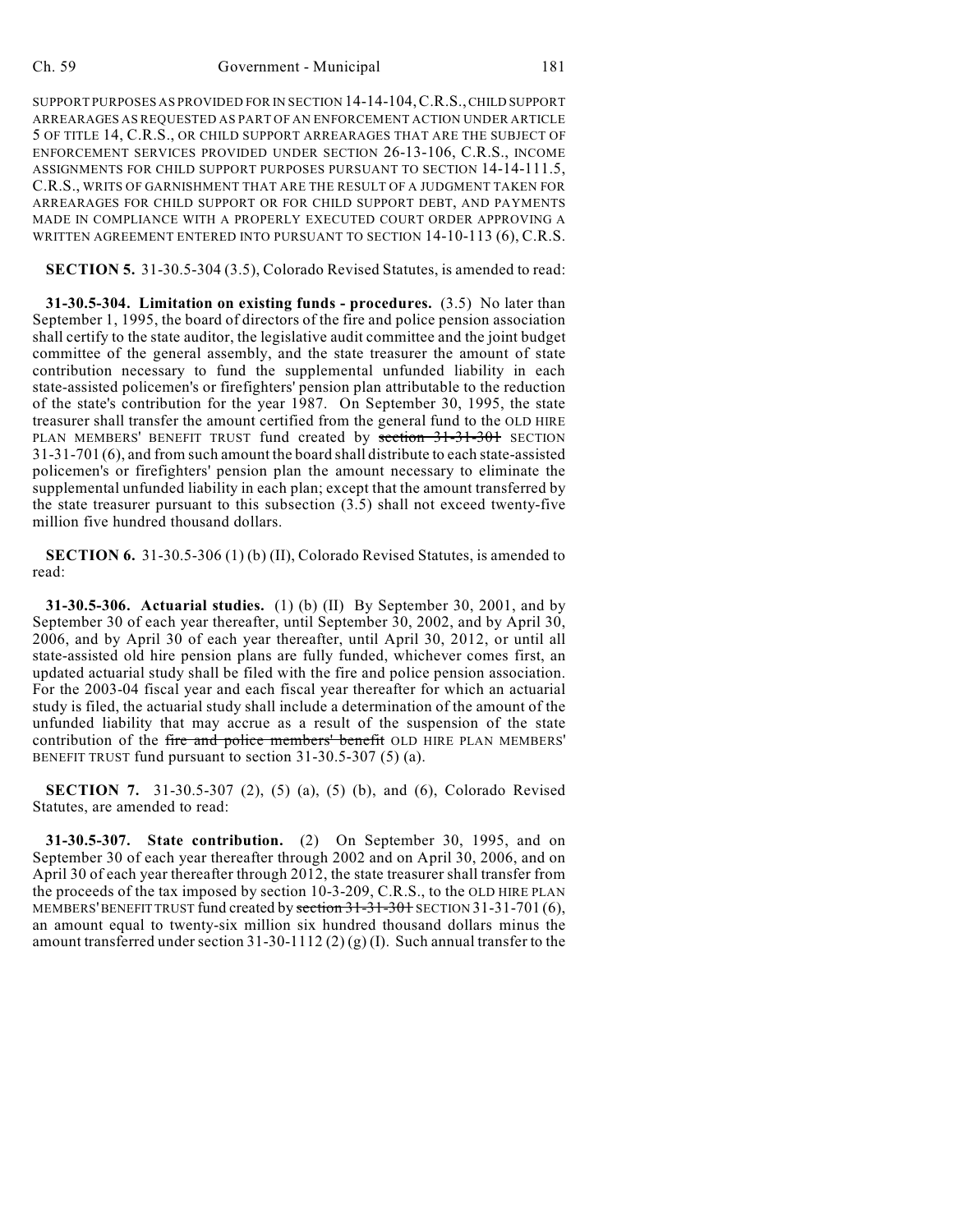182 Government - Municipal Ch. 59

fund under this subsection (2) shall cease when the requirements of paragraph (c) of subsection (1) of this section have been met, and the final annual transfer may be in an amount less than the amount prescribed by this subsection (2) as determined from the total amount of unfunded accrued liability of employers. Moneys in said fund shall not revert to the general fund but shall be continuously available for the purposes provided in this part 3 and part 11 of article 30 of this title.

(5) (a) Notwithstanding any other provision of law, the state treasurer shall not transfer moneys to the fire and police members' benefit OLD HIRE PLAN MEMBERS' BENEFIT TRUST fund pursuant to subsection (2) of this section on September 30, 2003, September 30, 2004, or September 30, 2005. The state treasurer shall resume such transfers beginning on April 30, 2006, and shall make a transfer every April 30 thereafter until 2012 pursuant to subsection (2) of this section or until all state-assisted old hire pension plans are fully funded, whichever comes first.

(b) Notwithstanding any other provision of law, the state shall transfer to the fire and police members' benefit OLD HIRE PLAN MEMBERS' BENEFIT TRUST fund any amount of unfunded liability accrued as a result of the suspension of the state contribution to the fund pursuant to paragraph (a) of this subsection (5) as determined in the actuarial study filed with the fire and police pension association pursuant to section 31-30.5-306 (1) (b) (II). Such transfers may occur at any time until April 30, 2012.

(6) If voters statewide approve a ballot issue submitted by a joint resolution of the general assembly as specified in section 24-115-110 (1) (a), C.R.S., that authorizes the state to issue notes, as defined in section 24-115-103 (8), C.R.S., and to credit note proceeds to the fire and police members' benefit INVESTMENT fund created by section 31-31-301, the state obligation specified by this section shall be satisfied to the extent of the actuarial equivalency of the proceeds from the notes.

**SECTION 8.** 31-31-202 (1) (a) (I), (1) (e), and (1) (h), Colorado Revised Statutes, are amended to read:

**31-31-202. Powers and duties of the board.** (1) The board shall:

(a) Establish standards for determining the actuarial soundness of:

(I) The pension plans in the DEFINED BENEFIT SYSTEM AND THE AFFILIATED OLD HIRE PLANS AND THE AFFILIATED EXEMPT PLANS WITH ASSETS IN THE fire and police members' benefit INVESTMENT fund, in accordance with section 31-31-301 SECTION 31-31-301 (1); and

(e) Administer or provide for the administration and, in accordance with the provisions of section  $31-31-302$  (1) SECTIONS 31-31-302 (1) AND 31-31-303, the investment of the fire and police members' benefit INVESTMENT fund AND THE FIRE AND POLICE MEMBERS' SELF-DIRECTED INVESTMENT FUND;

(h) Provide for disbursements from the fire and police members' benefit INVESTMENT fund created by section 31-31-301 SECTION 31-31-301 (1) AND FROM THE FIRE AND POLICE MEMBERS' SELF-DIRECTED INVESTMENT FUND CREATED BY SECTION 31-31-301 (4). Such disbursements shall be made only for payment of the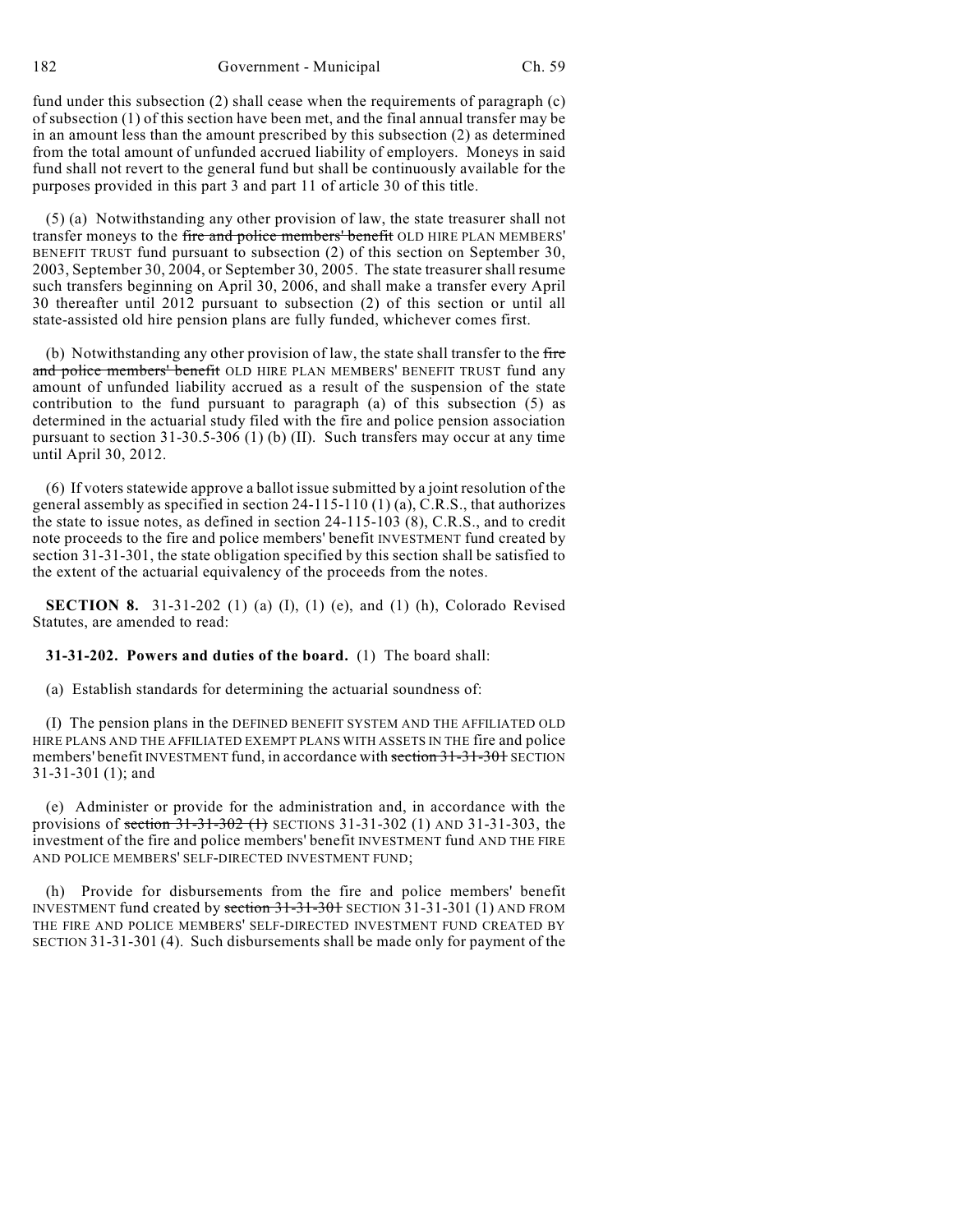expenses of the association, payment of refunds to members, payment of survivor, disability, or retirement benefits, or for purposes of investment.

**SECTION 9.** 31-31-203, Colorado Revised Statutes, is amended to read:

**31-31-203. Fund not subject to levy.** Except for assignments for child support purposes as provided for in sections 14-10-118 (1) and 14-14-107, C.R.S., as they existed prior to July 1, 1996 DEBT PURSUANT TO SECTION 14-14-104, C.R.S., CHILD SUPPORT ARREARAGES AS REQUESTED AS PART OF AN ENFORCEMENT ACTION UNDER ARTICLE 5 OF TITLE 14, C.R.S., OR CHILD SUPPORT ARREARAGES THAT ARE THE SUBJECT OF ENFORCEMENT SERVICES PROVIDED UNDER SECTION 26-13-106,C.R.S., for income assignments for child support purposes pursuant to section 14-14-111.5, C.R.S., for writs of garnishment that are the result of a judgment taken for arrearages for child support or for child support debt, for payments made in compliance with a properly executed court order approving a written agreement entered into pursuant to section 14-10-113 (6), C.R.S., and for restitution that is required to be paid for the theft, embezzlement, misappropriation, or wrongful conversion of public property or in the event of a judgment for a willful and intentional violation of fiduciary duties pursuant to this article where the offender or a related party received direct financial gain, no portion of the funds created pursuant to sections 31-31-301, 31-31-502, and 31-31-703 SECTIONS 31-31-204 (4), 31-31-502, 31-31-701 (6), 31-31-703, 31-31-706 (1), 31-31-813 (1), AND 31-31-901(3), before or after their order for distribution by the board to the persons entitled thereto, shall be held, seized, taken, subjected to, detained, or levied on by virtue of any attachment, execution, injunction, writ, interlocutory or other order or decree, or process or proceeding whatsoever issued out of or by any court of this state for the payment or satisfaction, in whole or in part, of any debt, damage, claim, demand, or judgment against the fire and police pension association or employers that belong to such association or the beneficiary of such funds. The funds shall be held and distributed for the purpose of this article and for no other purpose whatsoever.

**SECTION 10.** Part 2 of article 31 of title 31, Colorado Revised Statutes, is amended BY THE ADDITION OF A NEW SECTION to read:

**31-31-204. Defined benefit system.** (1) THERE SHALL BE A DEFINED BENEFIT SYSTEM THAT SHALL CONSIST OF THE FOLLOWING PLANS:

(a) THE STATEWIDE DEFINED BENEFIT PLAN ESTABLISHED PURSUANT TO PART 4 OF THIS ARTICLE;

(b) THE STATEWIDE HYBRID PLAN ESTABLISHED PURSUANT TO PART 11 OF THIS ARTICLE;

(c) ANY EXEMPT PLAN THAT IS INCORPORATED INTO THE DEFINED BENEFIT SYSTEM, PURSUANT TO AN AGREEMENT ESTABLISHED UNDER SECTION 31-31-706 (2);

(d) ANY HEALTH CARE BENEFIT PLAN ESTABLISHED IN ASSOCIATION WITH THE INCLUDED PLANS; AND

(e) ANY OTHER PLAN AUTHORIZED TO BE INCORPORATED INTO THE STATEWIDE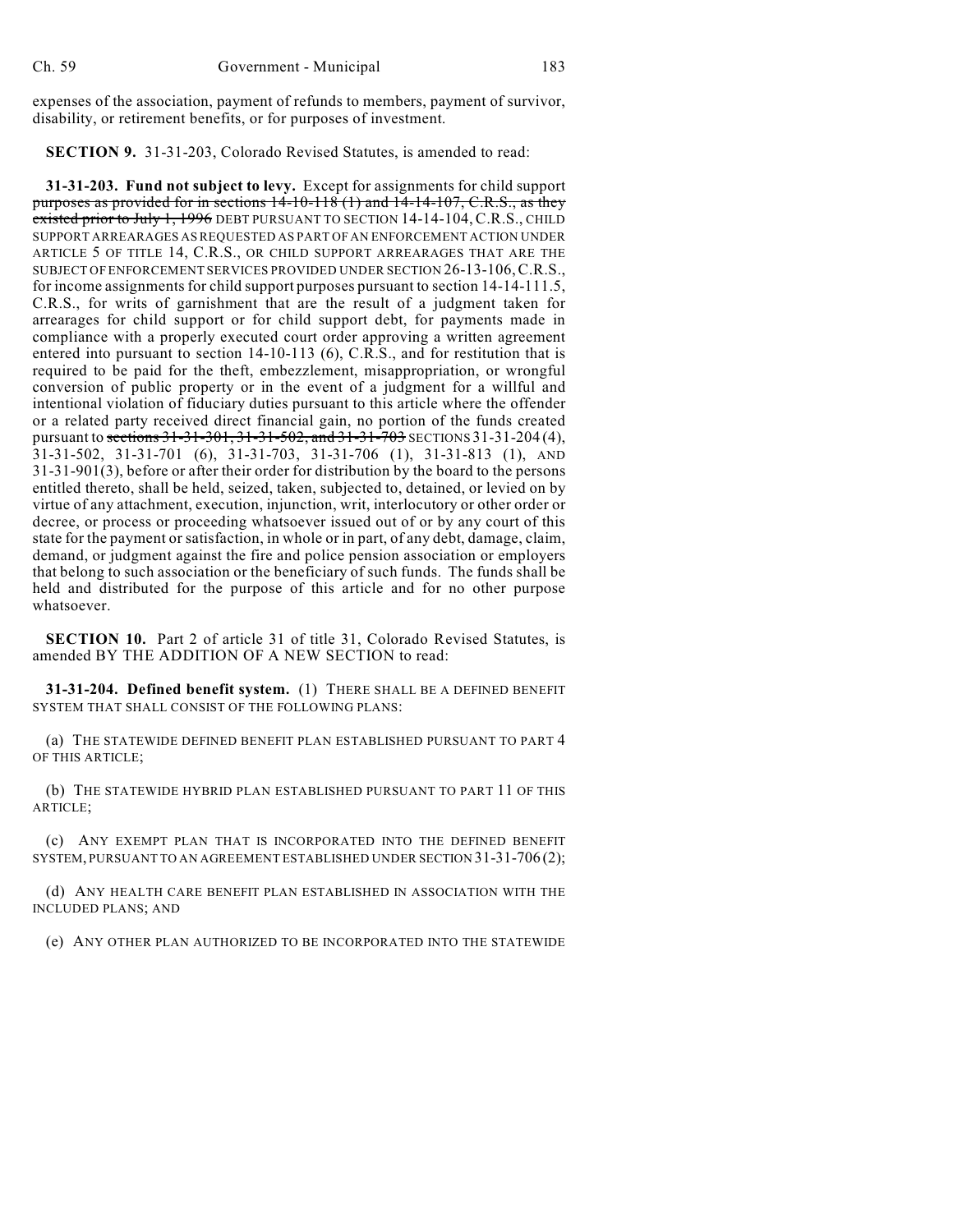DEFINED BENEFIT SYSTEM.

(2) THE BOARD MAY CREATE PLAN DOCUMENTS FOR THE PLANS WITHIN THE DEFINED BENEFIT SYSTEM THAT SHALL BE IN SUBSTANTIAL CONFORMANCE WITH THE STATUTORY PROVISIONS FOR EACH PLAN AND THAT MAY INCLUDE MODIFICATIONS AND PLAN AMENDMENTS AS AUTHORIZED UNDER LAW.

(3) **Qualification requirements - internal revenue code.** (a) AS USED IN THIS SECTION, "INTERNAL REVENUE CODE" MEANS THE FEDERAL "INTERNAL REVENUE CODE OF 1954", AS IN EFFECT ON SEPTEMBER 1, 1974, IF PERMITTED WITH RESPECT TO GOVERNMENTAL PLANS, OR, TO THE EXTENT NOT INCONSISTENT WITH THE FEDERAL "INTERNAL REVENUE CODE OF 1954", AS IN EFFECT ON SEPTEMBER 1, 1974, "INTERNAL REVENUE CODE" MEANS THE FEDERAL "INTERNAL REVENUE CODE OF 1986", AS AMENDED AND IN EFFECT ON JANUARY 1, 1989.

(b) THE DEFINED BENEFIT SYSTEM AND EACH OF THE PLANS ESTABLISHED BY PART 2, 4, 7, OR 11 OF THIS ARTICLE INCLUDED WITHIN THE SYSTEM SHALL SATISFY THE QUALIFICATION REQUIREMENTS SPECIFIED IN SECTION 401 OF THE INTERNAL REVENUE CODE, AS APPLICABLE TO GOVERNMENTAL PLANS. IN ORDER TO MEET THOSE REQUIREMENTS, THE STATEWIDE DEFINED BENEFIT PLAN IS SUBJECT TO THE FOLLOWING PROVISIONS, NOTWITHSTANDING ANY OTHER PROVISION OF THIS ARTICLE:

(I) THE BOARD SHALL DISTRIBUTE THE CORPUS AND INCOME OF THE PENSION PLAN TO MEMBERS AND THEIR BENEFICIARIES IN ACCORDANCE WITH THIS ARTICLE AND THE PLAN DOCUMENTS AND RULES ADOPTED BY THE BOARD.

(II) NO PART OF THE CORPUS OR INCOME OF THE PENSION PLAN MAY BE USED FOR OR DIVERTED TO ANY PURPOSE OTHER THAN THAT OF PROVIDING BENEFITS TO PARTICIPANTS AND THEIR BENEFICIARIES, INCLUDING ASSIGNMENTS FOR CHILD SUPPORT PURPOSES AS PROVIDED FOR IN SECTION 14-14-104,C.R.S., CHILD SUPPORT ARREARAGES AS REQUESTED AS PART OF AN ENFORCEMENT ACTION UNDER ARTICLE 5 OF TITLE 14, C.R.S., OR CHILD SUPPORT ARREARAGES THAT ARE THE SUBJECT OF ENFORCEMENT SERVICES PROVIDED UNDER SECTION 26-13-106, C.R.S., INCOME ASSIGNMENTS FOR CHILD SUPPORT PURPOSES PURSUANT TO SECTION 14-14-111.5, C.R.S., WRITS OF GARNISHMENT THAT ARE THE RESULT OF A JUDGMENT TAKEN FOR ARREARAGES FOR CHILD SUPPORT OR FOR CHILD SUPPORT DEBT, AND PAYMENTS MADE IN COMPLIANCE WITH A PROPERLY EXECUTED COURT ORDER APPROVING A WRITTEN AGREEMENT ENTERED INTO PURSUANT TO SECTION 14-10-113 (6), C.R.S., AND DEFRAYING REASONABLE EXPENSES OF ADMINISTERING THE PLAN.

(III) FORFEITURES ARISING FROM SEVERANCE OF EMPLOYMENT, DEATH, OR ANY OTHER REASON SHALL NOT BE APPLIED TO INCREASE THE BENEFITS ANY MEMBER WOULD OTHERWISE RECEIVE UNDER THIS ARTICLE.

(IV) IF THE PENSION PLAN IS TERMINATED, OR IF ALL CONTRIBUTIONS TO THE PENSION PLAN ARE PERMANENTLY DISCONTINUED, THE RIGHTS OF EACH AFFECTED MEMBER TO THE BENEFITS ACCRUED AT THE DATE OF THE TERMINATION OR DISCONTINUANCE, TO THE EXTENT THEN FUNDED, ARE NONFORFEITABLE.

(V) ALL BENEFITS PAID FROM THE PENSION PLAN SHALL BE DISTRIBUTED IN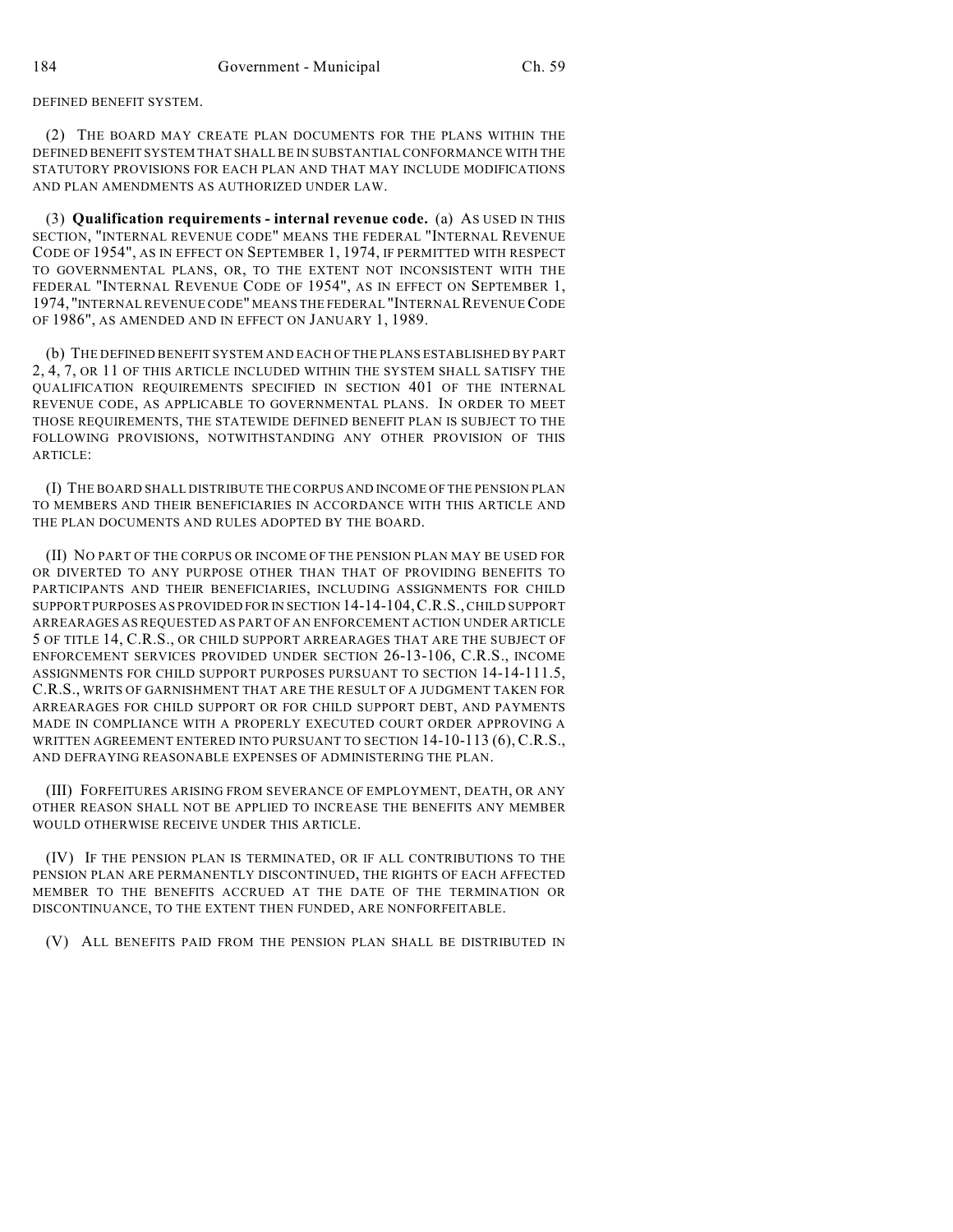ACCORDANCE WITH THE REQUIREMENTS OF SECTION 401 (a) (9) OF THE INTERNAL REVENUE CODE AND THE REGULATIONS PROMULGATED UNDER THAT SECTION. IN ORDER TO MEET THOSE REQUIREMENTS, THE PENSION PLAN IS SUBJECT TO THE FOLLOWING PROVISIONS:

(A) THE LIFE EXPECTANCY OF A MEMBER, THE MEMBER'S SPOUSE, OR THE MEMBER'S BENEFICIARY SHALL NOT BE RECALCULATED AFTER THE INITIAL DETERMINATION FOR PURPOSES OF DETERMINING BENEFITS.

(B) IF A MEMBER DIES BEFORE THE DISTRIBUTION OF THE MEMBER'S BENEFITS HAS BEGUN, DISTRIBUTIONS TO BENEFICIARIES SHALL BEGIN NO LATER THAN DECEMBER 31 OF THE CALENDAR YEAR IMMEDIATELY FOLLOWING THE CALENDAR YEAR IN WHICH THE MEMBER DIED.

(C) THE AMOUNT OF AN ANNUITY PAID TO A MEMBER'S BENEFICIARY MAY NOT EXCEED THE MAXIMUM DETERMINED UNDER THE INCIDENTAL DEATH BENEFIT REQUIREMENT OF THE INTERNAL REVENUE CODE.

(VI) BENEFITS PAID UNDER THE DEFINED BENEFIT SYSTEM ESTABLISHED BY THIS PART 2 MAY NOT EXCEED THE LIMITATIONS SPECIFIED BY SECTION 415 OF THE INTERNAL REVENUE CODE.

(VII) THE COMPENSATION TAKEN INTO ACCOUNT UNDER THIS PART 2 MAY NOT EXCEED THE APPLICABLE AMOUNT UNDER SECTION  $401$  (a)  $(17)$  OF THE INTERNAL REVENUE CODE.

(VIII) ANY DISTRIBUTEE WHO IS ENTITLED TO AN ELIGIBLE ROLLOVER DISTRIBUTION, AS DEFINED IN SECTION 402 (c) (4) OF THE INTERNAL REVENUE CODE, FROM THE STATEWIDE PENSION PLAN ON AND AFTER JANUARY 1, 1993, MAY ELECT TO HAVE THE PORTION OF SUCH DISTRIBUTION THAT WOULD OTHERWISE BE INCLUDED IN THE GROSS INCOME OF THE DISTRIBUTEE FOR FEDERAL INCOME TAX PURPOSES TRANSFERRED DIRECTLY TO AN ELIGIBLE RETIREMENT PLAN, AS DEFINED IN SECTION 402 (c) (8) (B) OF THE INTERNAL REVENUE CODE, DESIGNATED BY THE DISTRIBUTEE.

(IX) UPON ATTAINING THE ELIGIBILITY REQUIREMENTS FOR A BENEFIT, A MEMBER SHALL BE FULLY VESTED IN THE BENEFITS SUCH MEMBER HAS ACCRUED.

(4) **Trust fund.** (a) THERE IS HEREBY CREATED THE DEFINED BENEFIT SYSTEM TRUST FUND. ALL ASSETS HELD IN CONNECTION WITH THE DEFINED BENEFIT SYSTEM, INCLUDING ALL CONTRIBUTIONS TO THE PLANS IN THE SYSTEM, ALL PROPERTY AND RIGHTS ACQUIRED OR PURCHASED WITH SUCH AMOUNTS, AND ALL INCOME ATTRIBUTABLE TO SUCH AMOUNTS, PROPERTY, OR RIGHTS, SHALL BE HELD IN TRUST FOR THE EXCLUSIVE BENEFIT OF MEMBERS AND THEIR DESIGNATED BENEFICIARIES UNDER THE PLANS. SUCH ASSETS SHALL CONSTITUTE THE TRUST FUND. NO PART OF THE ASSETS AND INCOME OF THE TRUST FUND SHALL BE USED FOR, OR DIVERTED TO, PURPOSES OTHER THAN FOR THE EXCLUSIVE BENEFIT OF MEMBERS AND THEIR DESIGNATED BENEFICIARIES AND FOR DEFRAYING REASONABLE EXPENSES OF THE SYSTEM.

(b) ALL AMOUNTS OF COMPENSATION CONTRIBUTED PURSUANT TO THE PLANS,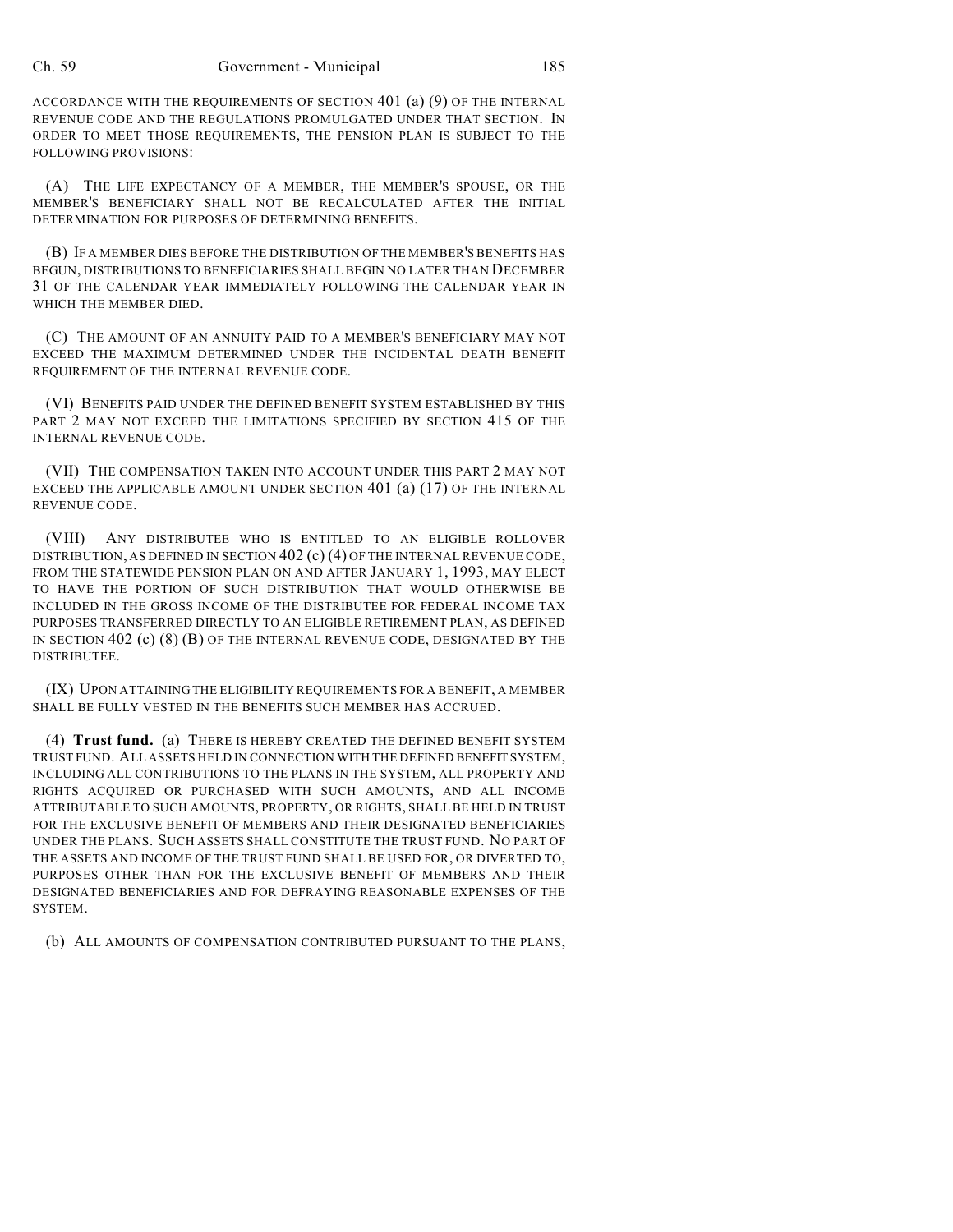186 Government - Municipal Ch. 59

ALL PROPERTY AND RIGHTS ACQUIRED OR PURCHASED WITH SUCH AMOUNTS, AND ALL INCOME ATTRIBUTABLE TO SUCH AMOUNTS, PROPERTY, OR RIGHTS HELD AS PART OF THE DEFINED BENEFIT SYSTEM, INCLUDING MEMBER CONTRIBUTIONS, EMPLOYER CONTRIBUTIONS, ANY STATE CONTRIBUTIONS, FEES COLLECTED, GIFTS RECEIVED, UNCLAIMED DEPOSITS, AND INVESTMENT INCOME, SHALL BE TRANSFERRED TO THE BOARD TO BE HELD, MANAGED, INVESTED, AND DISTRIBUTED AS PART OF THE TRUST FUND IN ACCORDANCE WITH THE PROVISIONS OF THE DOCUMENTS GOVERNING THE SYSTEM. ALL CONTRIBUTIONS TO THE PLANS SHALL BE TRANSFERRED BY THE EMPLOYERS TO THE TRUST FUND. ALL BENEFITS UNDER THE PLANS SHALL BE DISTRIBUTED SOLELY FROM THE TRUST FUND PURSUANT TO THE DOCUMENTS GOVERNING THE SYSTEM.

(c) THE BOARD IS THE TRUSTEE OF THE DEFINED BENEFIT SYSTEM TRUST FUND.

(d) THE FOLLOWING ACCOUNTS SHALL BE ESTABLISHED WITHIN THE TRUST FUND:

(I) A NEW HIRE BENEFITS ACCOUNT FOR THE STATEWIDE DEFINED BENEFIT PLAN, INTO WHICH CONTRIBUTIONS SHALL BE DEPOSITED. THE BENEFITS PROVIDED BY THE STATEWIDE DEFINED BENEFIT PLAN SHALL BE PAID FROM SUCH ACCOUNT.

(II) ACCOUNTS FOR THE STATEWIDE HYBRID PLAN AS MAY BE REQUIRED UNDER THE STATEWIDE HYBRID PLAN DOCUMENT;

(III) ACCOUNTS FOR EXEMPT PLANS INCORPORATED INTO THE STATEWIDE DEFINED BENEFIT PLAN AS MAY BE REQUIRED UNDER THE PLAN DOCUMENTS; AND

(IV) ACCOUNTS FOR HEALTH CARE BENEFIT PLANS AS MAY BE REQUIRED UNDER THE HEALTH CARE PLAN DOCUMENTS.

**SECTION 11.** 31-31-301, Colorado Revised Statutes, is amended to read:

**31-31-301. Investment funds - creation.** (1) (a) There is hereby created the fire and police members' benefit INVESTMENT fund, which shall consist of THE PORTION OF THE assets THAT ARE DESIGNATED FOR INVESTMENT BY THE BOARD of the following fire and police benefit plans: including member contributions, employer contributions, any state contributions, fees collected, gifts received, unclaimed deposits, and investment income:

(I) The statewide defined benefit  $\frac{1}{n}$  SYSTEM established in  $\frac{1}{n}$  PART 2 of this article;

(II) Old hire police and fire pension plans established in article 30.5 of this title, which are affiliated with the association pursuant to part 7 of this article;

(III) Exempt plans established pursuant to part 8 of article 30.5 of this title, which are affiliated with the association pursuant to part 7 of this article;

(IV) Volunteer firefighter pension plans, which are affiliated with the association pursuant to part 7 of this article; and

(V) The statewide health care defined benefit DEATH AND DISABILITY plan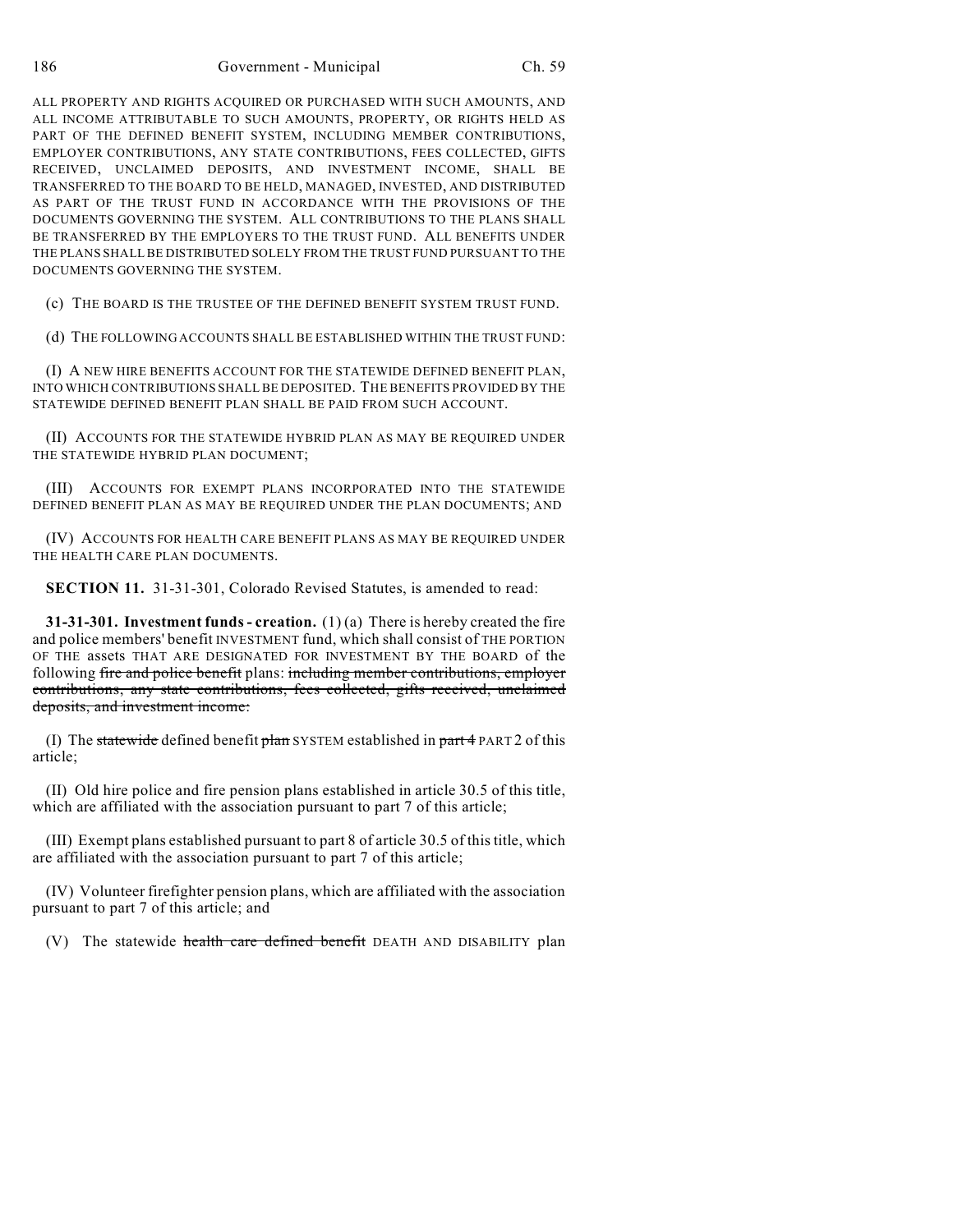established in section 31-31-904 PART 8 OF THIS ARTICLE.

(b) The board shall keep an accurate account of each THE ASSETS OF EACH PLAN DEPOSITED IN THE INVESTMENT fund and shall disburse moneys in accordance with the provisions of this article AND THE APPLICABLE PLAN DOCUMENT.

(2) There shall be established in the fund a disability and death benefits account into which contributions for death and disability benefits, including state contributions made pursuant to section 31-31-811, shall be deposited. The benefits provided by part 8 of this article, together with the expenses of administering such part, shall be paid from such account.

(3) (a) There shall be established in the fund a new hire benefits account, into which contributions made pursuant to section 31-31-402 shall be deposited. The benefits provided by the statewide defined benefit plan established in part 4 of this article, together with the expenses of administering the plan, shall be paid from such account.

(b) Within the new hire benefits account, there shall be established two subaccounts:

(I) An actuarial account, into which that portion of the new hire benefits account necessary to fund benefit liabilities accrued under sections 31-31-403 and 31-31-404 (2), as determined by the 1987 actuarial study, shall be deposited;

(II) A stabilization reserve account, into which the remainder in the new hire benefits account, after allocation pursuant to subparagraph (I) of this paragraph (b), may be deposited.

(c) In each year after 1987, the board may allocate additional deposits to the new hire benefits account between the actuarial account and the stabilization reserve account based upon the actuarial study for the previous year. If in any year the total amount of additional deposits to the new hire benefits account is not sufficient to meet the benefit liabilities funded by the actuarial account, then such additional amount as may be necessary to fund the increase shall be transferred from the stabilization reserve account to the actuarial account. If in any year the total amount of additional deposits to the new hire benefits account exceeds the amount required to meet any increase in the benefit liabilities funded by the actuarial account, the board, in its sole discretion, may allocate all or any part of such excess to the stabilization reserve account. Any excess allocated to the stabilization reserve account in any year shall be allocated from that portion of deposits to the new hire benefits account constituting employer contributions to the statewide defined benefit plan established by part 4 of this article.

### (d) Repealed.

(4) (a) THERE IS HEREBY CREATED THE FIRE AND POLICE MEMBERS' SELF-DIRECTED INVESTMENT FUND, WHICH SHALL CONSIST OF THE PORTION OF THE ASSETS THAT ARE DESIGNATED FOR SELF-DIRECTION BY THE MEMBER OF THE FOLLOWING PLANS: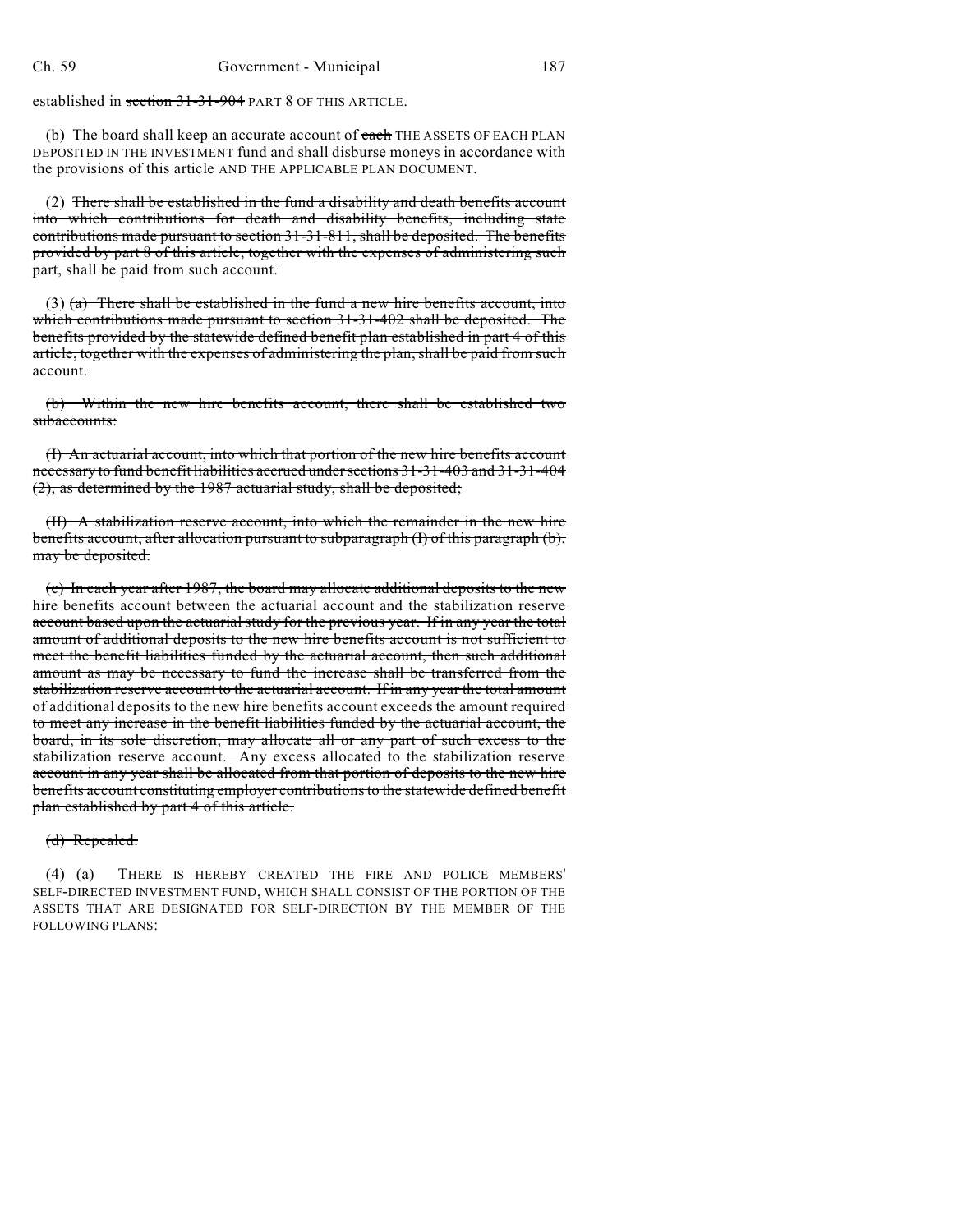(I) THE DEFINED BENEFIT SYSTEM ESTABLISHED IN PART 2 OF THIS ARTICLE;

(II) OLD HIRE POLICE AND FIRE PENSION PLANS ESTABLISHED IN ARTICLE 30.5 OF THIS TITLE, WHICH ARE AFFILIATED WITH THE ASSOCIATION PURSUANT TO PART 7 OF THIS ARTICLE;

(III) THE FIRE AND POLICE MEMBERS' STATEWIDE MONEY PURCHASE PLAN ESTABLISHED IN PART 5 OF THIS ARTICLE;

(IV) THE AFFILIATED FIRE AND POLICE MEMBERS' MONEY PURCHASE PLANS ESTABLISHED IN PART 7 OF THIS ARTICLE;

(V) THE FIRE AND POLICE MEMBERS' DEFERRED COMPENSATION PLANS ESTABLISHED IN PART 9 OF THIS ARTICLE; AND

(VI) THE AFFILIATED EXEMPT PLANS WHICH ARE AFFILIATED WITH THE ASSOCIATION PURSUANT TO PART 7 OF THIS ARTICLE.

(b) THE BOARD SHALL KEEP AN ACCURATE ACCOUNT OF THE ASSETS OF EACH PLAN DEPOSITED IN THE INVESTMENT FUND AND SHALL DISBURSE MONEYS IN ACCORDANCE WITH THE PROVISIONS OF THIS ARTICLE AND THE APPLICABLE PLAN DOCUMENT.

**SECTION 12.** 31-31-302 (1) (a), Colorado Revised Statutes, is amended to read:

**31-31-302. Fund - management - investment - definitions.** (1) (a) The board shall be the trustee of the FIRE AND POLICE MEMBERS' BENEFIT INVESTMENT fund and shall have full and unrestricted discretionary power and authority to invest and reinvest such portions of the fund as in its judgment may not be immediately required for the payment of refunds or benefits. In exercising its discretionary authority with respect to the management and investment of fund assets, the board shall be governed by the standard and other provisions for trustees set forth in the "Colorado Uniform Prudent Investor Act", article 1.1 of title 15, C.R.S.

**SECTION 13.** Part 3 of article 31 of title 31, Colorado Revised Statutes, is amended BY THE ADDITION OF A NEW SECTION to read:

**31-31-303. Fire and police members' self-directed investment fund management - investment.** (1) THE BOARD SHALL BE THE TRUSTEE OF THE FIRE AND POLICE MEMBERS' SELF-DIRECTED INVESTMENT FUND SUBJECT TO THE MEMBERS' ALLOCATION OF MONEYS IN THEIR ACCOUNTS TO THE ALTERNATIVES OFFERED BY THE BOARD. A MEMBER WHO EXERCISES CONTROL OVER THE PLAN ASSETS IN THE MEMBERS' ACCOUNT SHALL NOT BE DEEMED TO BE A FIDUCIARY BY REASON OF SUCH EXERCISE OF CONTROL, AND THE BOARD SHALL NOT BE LIABLE FOR ANY LOSS THAT RESULTS FROM SUCH EXERCISE OF CONTROL.

(2) THE BOARD SHALL DESIGNATE ONE OR MORE FINANCIAL INSTITUTIONS AS CUSTODIANS OFTHE FIRE AND POLICE MEMBERS' SELF-DIRECTED INVESTMENT FUND. ALL MONEYS PAID OR TRANSMITTED TO THE CUSTODIAN SHALL BE CREDITED TO APPROPRIATE ACCOUNTS IN THE FUND, AND THE CUSTODIAN SHALL MAINTAIN A CURRENT INVENTORY OF ALL INVESTMENTS OF THE FUND.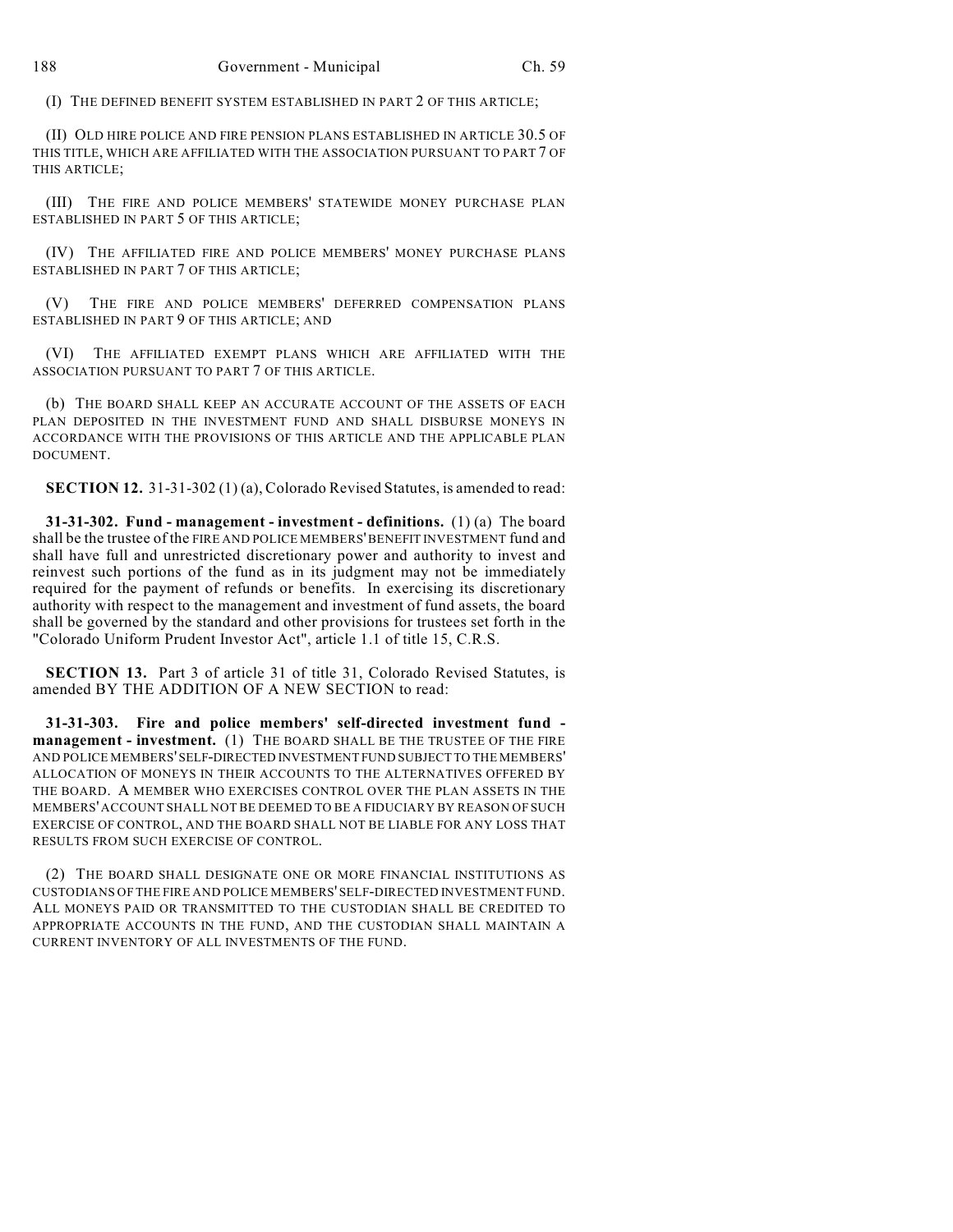### Ch. 59 Government - Municipal 189

(3) DISBURSEMENTS FROM THE FIRE AND POLICE MEMBERS' SELF-DIRECTED INVESTMENT FUND SHALL BE MADE, SUBJECT TO THE APPROVAL OF THE BOARD, ONLY FOR PAYMENT OF THE EXPENSES OF THE ASSOCIATION IN CONNECTION WITH THE ADMINISTRATION OF THE FUND, REFUNDS TO THE MEMBERS, BENEFITS, AND INVESTMENT PURPOSES.

(4) (a) THE BOARD MAY ALLOW A MEMBER TO EXERCISE CONTROL OF THE INVESTMENT OF PART OR ALL OF THE MEMBER'S ACCRUED BENEFIT UNDER THE MEMBER'S PLAN. IN ALLOWING A MEMBER TO EXERCISE SUCH CONTROL, THE BOARD SHALL:

(I) SELECT AT LEAST THREE INVESTMENT ALTERNATIVES, EACH OF WHICH IS DIVERSIFIED IN ITSELF, THAT ALLOW THE MEMBER A BROAD RANGE OF INVESTMENTS AND A MEANINGFUL CHOICE BETWEEN RISK AND RETURN IN THE INVESTMENT OF THE MEMBER'S ACCRUED BENEFIT;

(II) ALLOW THE MEMBER TO CHANGE INVESTMENTS AT LEAST ONCE EACH CALENDAR QUARTER; AND

(III) PROVIDE THE MEMBER WITH INFORMATION DESCRIBING THE INVESTMENT ALTERNATIVES, THE NATURE, INVESTMENT PERFORMANCE, FEES, AND EXPENSES OF INVESTMENT ALTERNATIVES, AND OTHER INFORMATION TO ENABLE A MEMBER TO MAKE INFORMED INVESTMENT DECISIONS.

(b) THE BOARD SHALL ADOPT RULES GOVERNING THE CALCULATION AND ALLOCATION OF EARNINGS AND LOSSES UNDER THE VARIOUS INVESTMENT ALTERNATIVES THAT IT MAY OFFER, THE TRANSFER OF ASSETS BETWEEN FUNDS UNDER EACH ALTERNATIVE, THE ALLOCATION OF A MEMBER'S ACCOUNT BETWEEN INVESTMENT ALTERNATIVES, AND SUCH OTHER MATTERS AS MAY BE NECESSARY TO ITS ADMINISTRATION AND MANAGEMENT OF THE FIRE AND POLICE MEMBERS' SELF-DIRECTED INVESTMENT FUND CREATED PURSUANT TO THIS SECTION.

(5) ANY PROVIDER OF INVESTMENT PRODUCTS THAT CONTRACTS WITH THE BOARD SHALL BE HELD TO THE STANDARD OF CONDUCT SET FORTH IN PARAGRAPH (a) OF SUBSECTION (4) OF THIS SECTION WITH RESPECT TO THOSE FUNCTIONS OVER WHICH THE PROVIDER HAS SUBSTANTIAL DISCRETION. THE BOARD IS AUTHORIZED TO TAKE SUCH STEPS, INCLUDING BUT NOT LIMITED TO MAKING CONTRACT AMENDMENTS, AS ARE REQUIRED TO ACCOMPLISH THE PROVISIONS OF THIS SUBSECTION (5).

(6) THE BOARD SHALL SUBMIT AN ANNUAL AUDIT OF THE FIRE AND POLICE MEMBERS' SELF-DIRECTED INVESTMENT FUND TO THE GENERAL ASSEMBLY AND THE ANNUAL AUDIT OF THE FUND TO EACH EMPLOYER. EACH EMPLOYER SHALL MAKE THE AUDIT AVAILABLE FOR REVIEW BY ITS MEMBERS.

**SECTION 14.** 31-31-402 (1), (2), and (3), Colorado Revised Statutes, are amended, and the said 31-31-402 is further amended BY THE ADDITION OF A NEW SUBSECTION, to read:

**31-31-402. Employer and member contributions.** (1) On and after January 1, 1980, until the board is able to determine a contribution rate from the first annual actuarial valuation, every member covered under the statewide defined benefit plan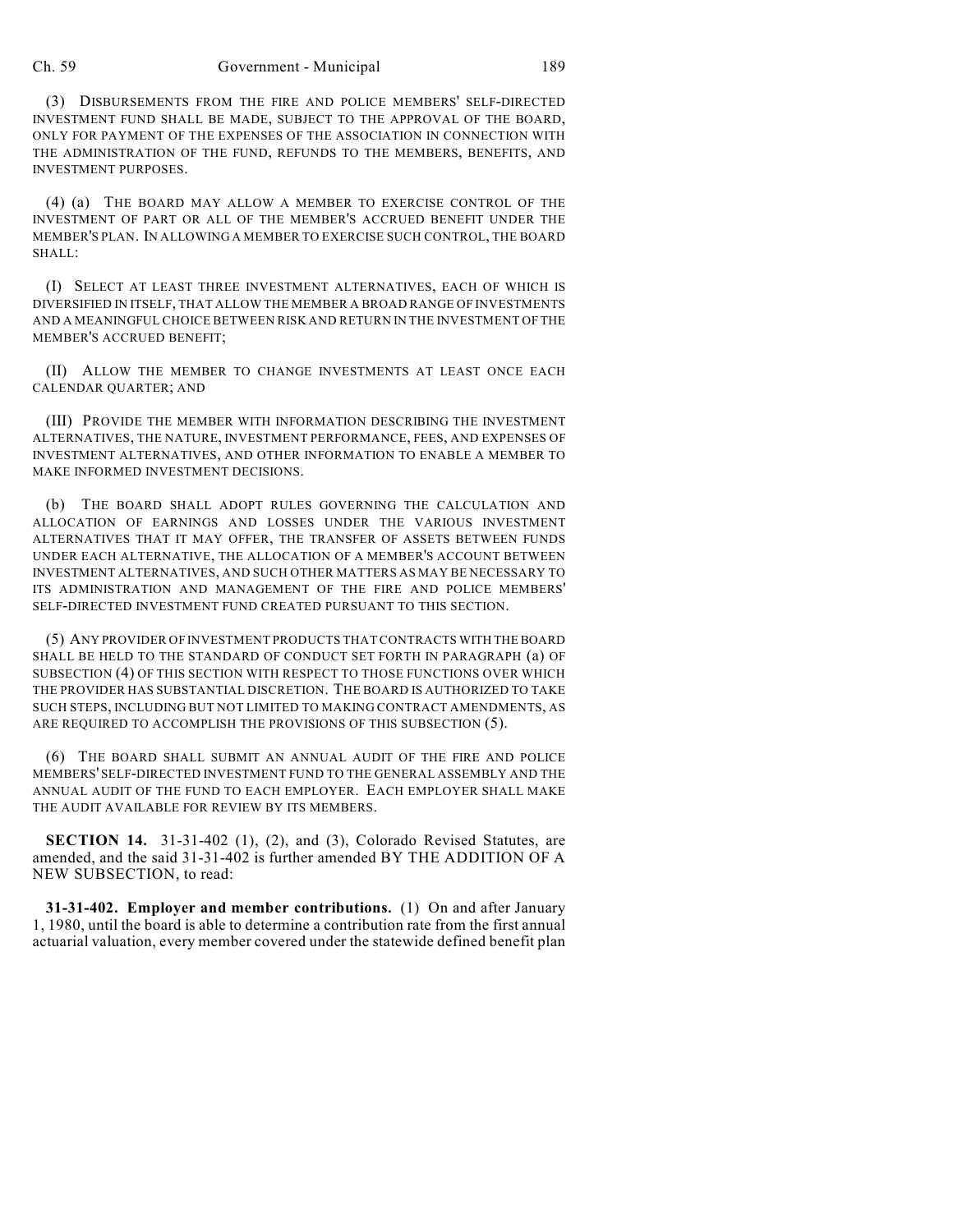established by this part 4 shall pay into the fire and police members' benefit DEFINED BENEFIT SYSTEM TRUST fund eight percent of salary paid. The payment shall be made by the employer by deduction from the salary paid such member. Each employer shall pick up the employee contributions required for all salaries paid after July 1, 1985, and the contributions so picked up shall be treated as employer contributions pursuant to section 414 (h) (2) of the federal "Internal Revenue Code of 1986", as amended, in determining tax treatment under such code. The employer shall pay these employee contributions directly to the retirement association, instead of paying such amounts to employees, and such contributions shall be paid from the same funds that are used in paying salaries to the employees. Such contributions, although designated as employee contributions,shall be paid by the employer in lieu of contributions by employees. Employees may not elect to choose to receive such contributions directly instead of having them paid by the employer to the pension plan. Employee contributions so picked up shall be treated for all purposes of this article, other than federal tax, in the same manner as employee contributions made before the date picked up. Payment shall be made by one voucher for the aggregate amount deducted and shall be made no later than the tenth day after the end of each pay period. All such payments shall be credited to the fire and police members' benefit DEFINED BENEFIT SYSTEM TRUST fund.

(2) On and after January 1, 1980, until the board is able to determine a contribution rate from the first annual actuarial valuation, every employer employing members who are covered by the statewide defined benefit plan established by this part 4 shall pay into the fire and police members' benefit DEFINED BENEFIT SYSTEM TRUST fund eight percent of the salary paid to such member, and such payment shall be made no later than the tenth day after the end of each pay period. All such payments shall be credited to the fire and police members' benefit DEFINED BENEFIT SYSTEM TRUST fund.

(3) The general assembly declares that the rates of employee and employer contributions shall be adequate to fund benefit liabilities accrued under the statewide defined benefit plan established by this part 4, and to this end, the board shall submit an annual actuarial valuation report to the state auditor, the legislative audit committee, and the joint budget committee of the general assembly, together with any recommendations concerning such liabilities as accrued. Amortization of such liability over a forty-year period shall be deemed adequate to maintain actuarial stability. If the actual financial experience of the new hire benefits account in the fire and police members' DEFINED benefit SYSTEM TRUST fund is found to be more or less favorable than the assumed experience during the two-year period from January 1, 1980, and each biennium thereafter, adjustments may be made by the board in the employee and employer contributions as may be deemed feasible and advisable so long as employer contributions are at least equal to employee contributions.

(5) (a) THERE SHALL BE ESTABLISHED IN THE DEFINED BENEFIT SYSTEM TRUST FUND A NEW HIRE BENEFITS ACCOUNT INTO WHICH CONTRIBUTIONS MADE PURSUANT TO THIS SECTION SHALL BE DEPOSITED. THE BENEFITS PROVIDED BY THE STATEWIDE DEFINED BENEFIT PLAN ESTABLISHED IN PART 4 OF THIS ARTICLE, TOGETHER WITH THE EXPENSES OF ADMINISTERING THE PLAN, SHALL BE PAID FROM SUCH ACCOUNT.

(b) DEFINED BENEFIT ASSETS OF THE STATEWIDE DEFINED BENEFIT PLAN SHALL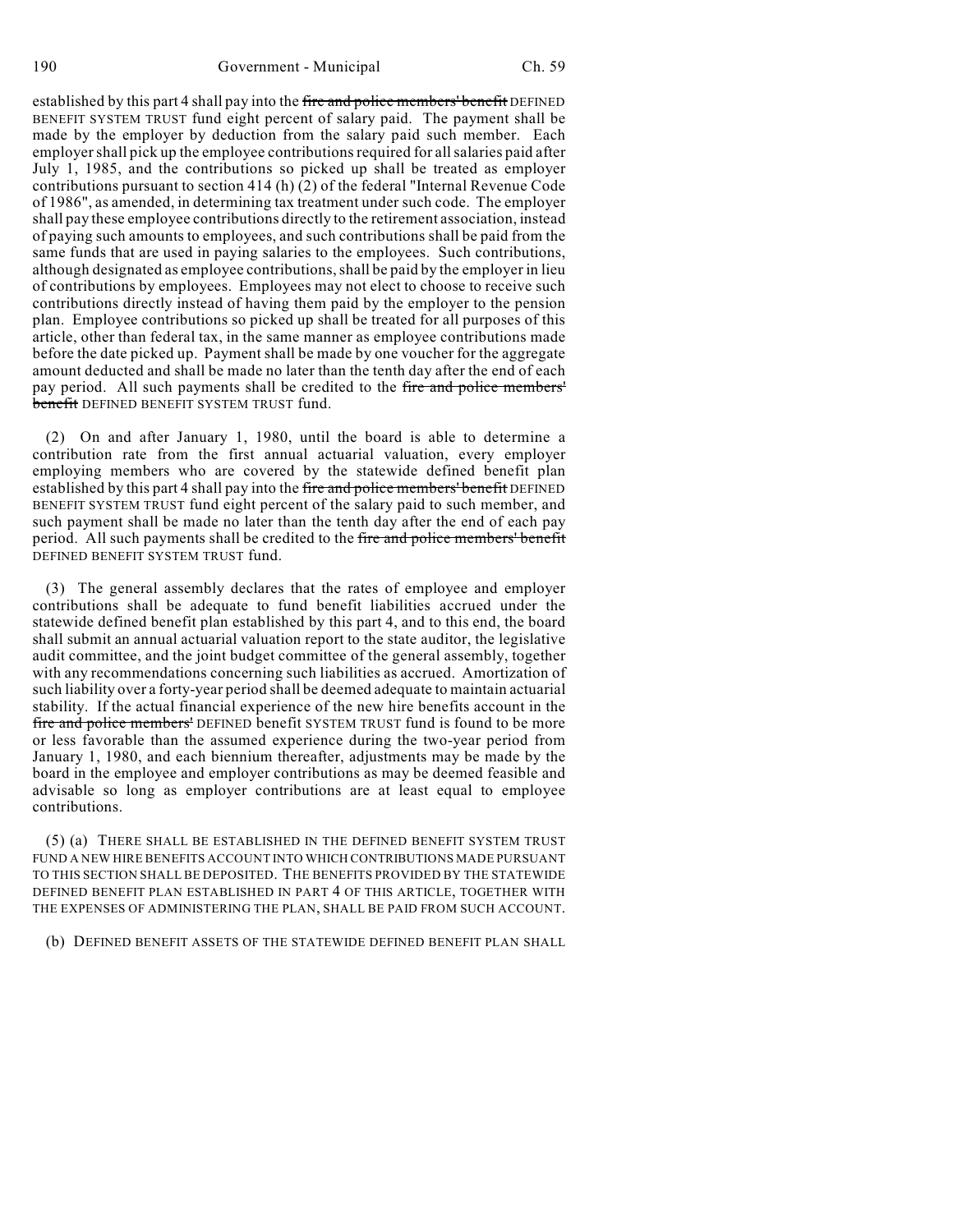BE ADMINISTERED WITHIN THE FIRE AND POLICE MEMBERS' BENEFIT INVESTMENT FUND AND ASSETS OF THE OF THE PLAN DESIGNATED FOR SELF DIRECTION SHALL BE ADMINISTERED WITHIN THE FIRE AND POLICE MEMBERS' SELF-DIRECTED INVESTMENT FUND.

**SECTION 15.** 31-31-403 (2) (a) (II) and (2) (b), Colorado Revised Statutes, are amended to read:

**31-31-403. Normal retirement - statewide defined benefit plan.** (2) (a) If in any year the board determines pursuant to this part 4 that the cost of the benefits described in paragraph (b) of subsection (1) of this section, excluding the benefit described in section 31-31-405, may not be fully funded on an actuarially sound basis without necessitating an increase in the eight percent employer and eight percent member contribution made pursuant to section 31-31-402, the board shall not increase such employer or member contributions unless:

(II) The board has transferred all funds in the stabilization reserve account to the actuarial account as required by section  $31-31-301$  (3) (b) and (3) (c) SECTION 31-31-405 (1) AND (2), except such funds as are attributable to the separate retirement account of any member who has terminated service after at least five years of credited service.

(b) Nothing in this subsection (2) shall be construed to prohibit the board from utilizing the provisions of section  $31-31-30+ (3)$  SECTION 31-31-405 to provide the benefit described in section 31-31-405 SAID SECTION in any subsequent year when the total amount of additional deposits to the new hire benefits account exceeds the amount needed to meet the benefit liabilities funded by the actuarial account pursuant to section 31-31-301 (3) SECTION 31-31-405.

**SECTION 16.** 31-31-405, Colorado Revised Statutes, is amended to read:

**31-31-405. Stabilization reserve account and separate retirement account creation - allocation.** (1) WITHIN THE NEW HIRE BENEFITS ACCOUNT, CREATED PURSUANT TO SECTION 31-31-402 (5), THERE SHALL BE ESTABLISHED TWO SUBACCOUNTS:

(a) AN ACTUARIAL ACCOUNT, INTO WHICH THAT PORTION OF THE NEW HIRE BENEFITS ACCOUNT NECESSARY TO FUND BENEFIT LIABILITIES ACCRUED UNDER SECTIONS 31-31-403 AND 31-31-404 (2), AS DETERMINED BY THE 1987 ACTUARIAL STUDY, SHALL BE DEPOSITED;

(b) A STABILIZATION RESERVE ACCOUNT, INTO WHICH THE REMAINDER IN THE NEW HIRE BENEFITS ACCOUNT, AFTER ALLOCATION PURSUANT TO SUBPARAGRAPH (a) OF THIS SUBSECTION (1), MAY BE DEPOSITED.

(2) IN EACH YEAR AFTER 1987, THE BOARD MAY ALLOCATE ADDITIONAL DEPOSITS TO THE NEW HIRE BENEFITS ACCOUNT BETWEEN THE ACTUARIAL ACCOUNT AND THE STABILIZATION RESERVE ACCOUNT BASED UPON THE ACTUARIAL STUDY FOR THE PREVIOUS YEAR. IF IN ANY YEAR THE TOTAL AMOUNT OF ADDITIONAL DEPOSITS TO THE NEW HIRE BENEFITS ACCOUNT IS NOT SUFFICIENT TO MEET THE BENEFIT LIABILITIES FUNDED BY THE ACTUARIAL ACCOUNT, THEN SUCH ADDITIONAL AMOUNT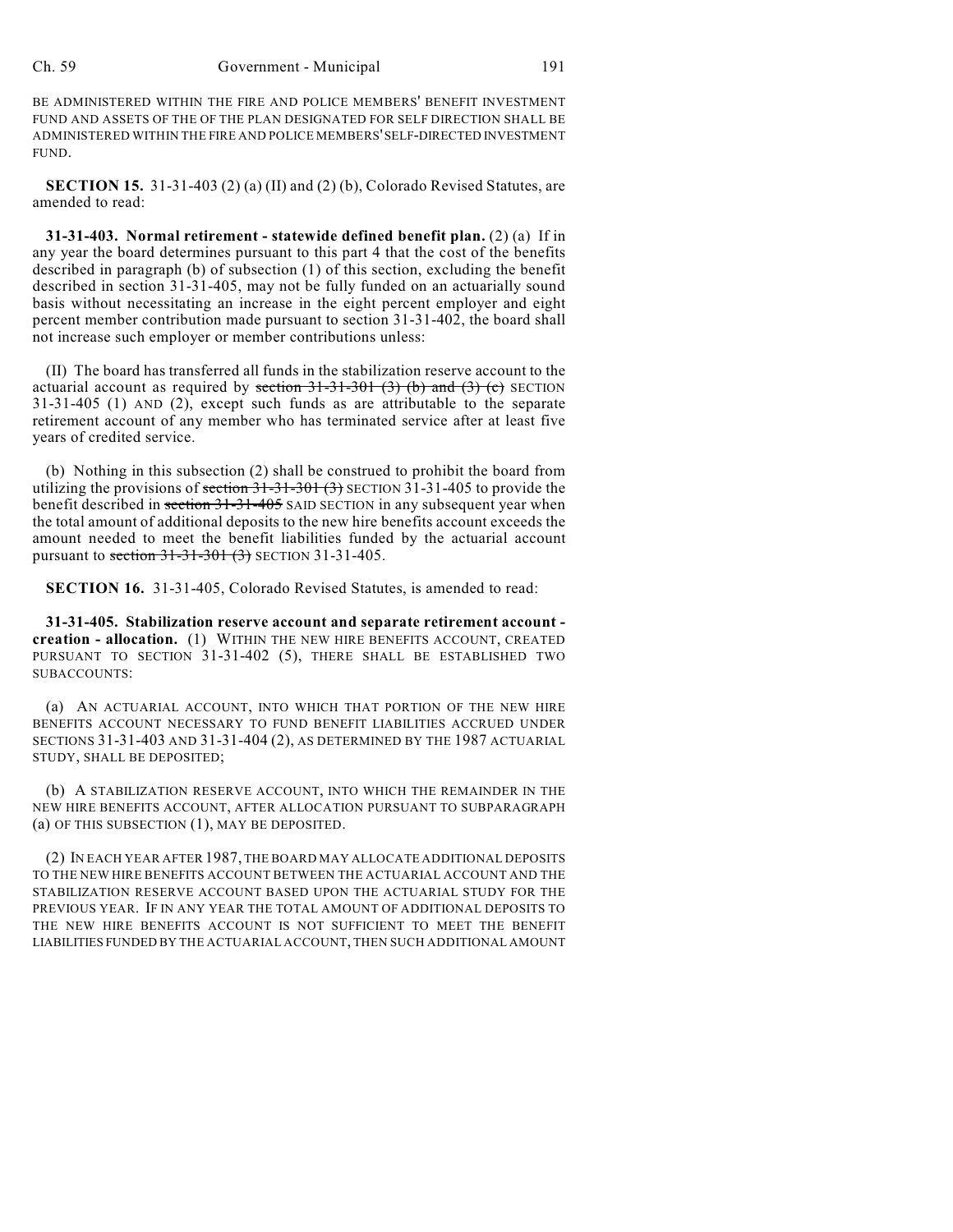192 Government - Municipal Ch. 59

AS MAY BE NECESSARY TO FUND THE INCREASE SHALL BE TRANSFERRED FROM THE STABILIZATION RESERVE ACCOUNT TO THE ACTUARIAL ACCOUNT. IF IN ANY YEAR THE TOTAL AMOUNT OF ADDITIONAL DEPOSITS TO THE NEW HIRE BENEFITS ACCOUNT EXCEEDS THE AMOUNT REQUIRED TO MEET ANY INCREASE IN THE BENEFIT LIABILITIES FUNDED BY THE ACTUARIAL ACCOUNT, THE BOARD, IN ITS SOLE DISCRETION, MAY ALLOCATE ALL OR ANY PART OF SUCH EXCESS TO THE STABILIZATION RESERVE ACCOUNT. ANY EXCESS ALLOCATED TO THE STABILIZATION RESERVE ACCOUNT IN ANY YEAR SHALL BE ALLOCATED FROM THAT PORTION OF DEPOSITS TO THE NEW HIRE BENEFITS ACCOUNT CONSTITUTING EMPLOYER CONTRIBUTIONS TO THE STATEWIDE DEFINED BENEFIT PLAN ESTABLISHED BY THIS PART 4.

 $(1)$  (3) For accounting purposes only, the stabilization reserve account created by section  $31-31-301$  (3) (a) (II) SUBSECTION (1) OF THIS SECTION shall consist of individual separate retirement accounts established in the name of each member covered by the statewide defined benefit plan established by this part 4, except such members as are covered on a supplemental basis pursuant to section 31-31-704.

 $(2)$  (4) Such amount as may be allocated to the stabilization reserve account pursuant to section  $31-31-301$  (3) (b) SUBSECTION (1) OF THIS SECTION shall be further allocated to each member's separate retirement account based upon the difference between a member's employer and employee contributions to the new hire benefits account for each payroll period and the proportionate amount of such contributions that is allocated to the actuarial account pursuant to section 31-31-301  $(3)$  (b) SUBSECTION (1) OF THIS SECTION.

 $(3)$  (5) Earnings accruing on the amount allocated to the member's separate retirement account shall be allocated at least monthly on a time-weighted basis as determined by the board until the account is exhausted.

 $(4)$  (6) Any amount allocated to a member's separate retirement account shall be subject to reduction prior to the time a member has terminated service in the event that additional amounts must be transferred to the actuarial account as set forth in section  $31-31-301$  (3) (b) and (3) (c) SUBSECTIONS (1) AND (2) OF THIS SECTION. Reductions in a member's separate retirement account pursuant to this subsection (4) SUBSECTION (6) shall be made on a pro rata basis in the proportion that the balance in a member's separate retirement account bears to the total balance of all members' separate retirement accounts.

**SECTION 17. Repeal.** 31-31-409, Colorado Revised Statutes, is repealed as follows:

**31-31-409. Qualification requirements - internal revenue code.** (1) As used in this section, "internal revenue code" means the federal "Internal Revenue Code of 1954", as in effect on September 1, 1974, if permitted with respect to governmental plans, or, to the extent not inconsistent with the federal "Internal Revenue Code of 1954", as in effect on September 1, 1974, "internal revenue code" means the federal "Internal Revenue Code of 1986", as amended and in effect on January 1, 1989.

(2) The statewide defined benefit plan established by this part 4 to provide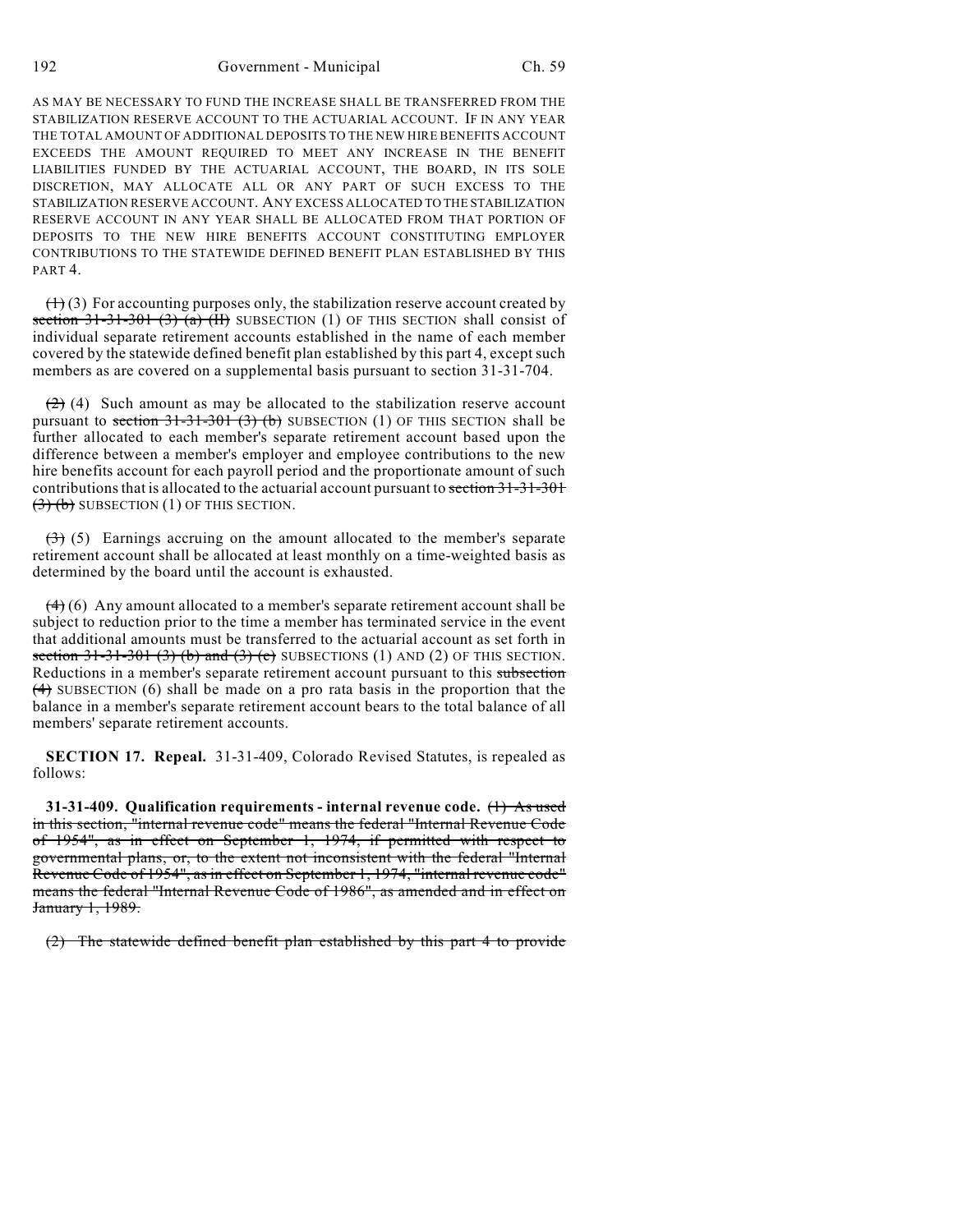retirement benefits for members hired on or after April 8, 1978, shall satisfy the qualification requirements specified in section 401 of the internal revenue code, as applicable to governmental plans. In order to meet those requirements, the statewide defined benefit plan is subject to the following provisions, notwithstanding any other provision of this part 4:

(a) The board shall distribute the corpus and income of the pension plan to members and their beneficiaries in accordance with this part 4 and the rules adopted by the board.

(b) No part of the corpus or income of the pension plan may be used for or diverted to any purpose other than that of providing benefits to participants and their beneficiaries and defraying reasonable expenses of administering the plan.

(c) Forfeitures arising from severance of employment, death, or any other reason may not be applied to increase the benefits any member would otherwise receive under this part 4.

(d) If the pension plan is terminated, or if all contributions to the pension plan are permanently discontinued, the rights of each affected member to the benefits accrued at the date of the termination or discontinuance, to the extent then funded, are nonforfeitable.

(e) All benefits paid from the pension plan shall be distributed in accordance with the requirements of section  $401$  (a) (9) of the internal revenue code and the regulations promulgated under that section. In order to meet those requirements, the pension plan is subject to the following provisions:

(I) The life expectancy of a member, the member's spouse, or the member's beneficiary shall not be recalculated after the initial determination, for purposes of determining benefits.

(II) If a member dies before the distribution of the member's benefits has begun, distributions to beneficiaries must begin no later than December 31 of the calendar year immediately following the calendar year in which the member died.

(III) The amount of an annuity paid to a member's beneficiary may not exceed the maximum determined under the incidental death benefit requirement of the internal revenue code.

(f) (Deleted by amendment, L. 98, p. 25, § 4, effective March 16, 1998.)

(g) Benefits paid under the statewide defined benefit plan established by this part 4 may not exceed the limitations specified by section 415 of the internal revenue code, including the special rule under section  $415$  (b) (10) of the internal revenue code.

(h) The compensation taken into account under this part 4 may not exceed the applicable amount under section  $401$  (a) (17) of the internal revenue code.

(i) (Deleted by amendment, L. 98, p. 25, § 4, effective March 16, 1998.)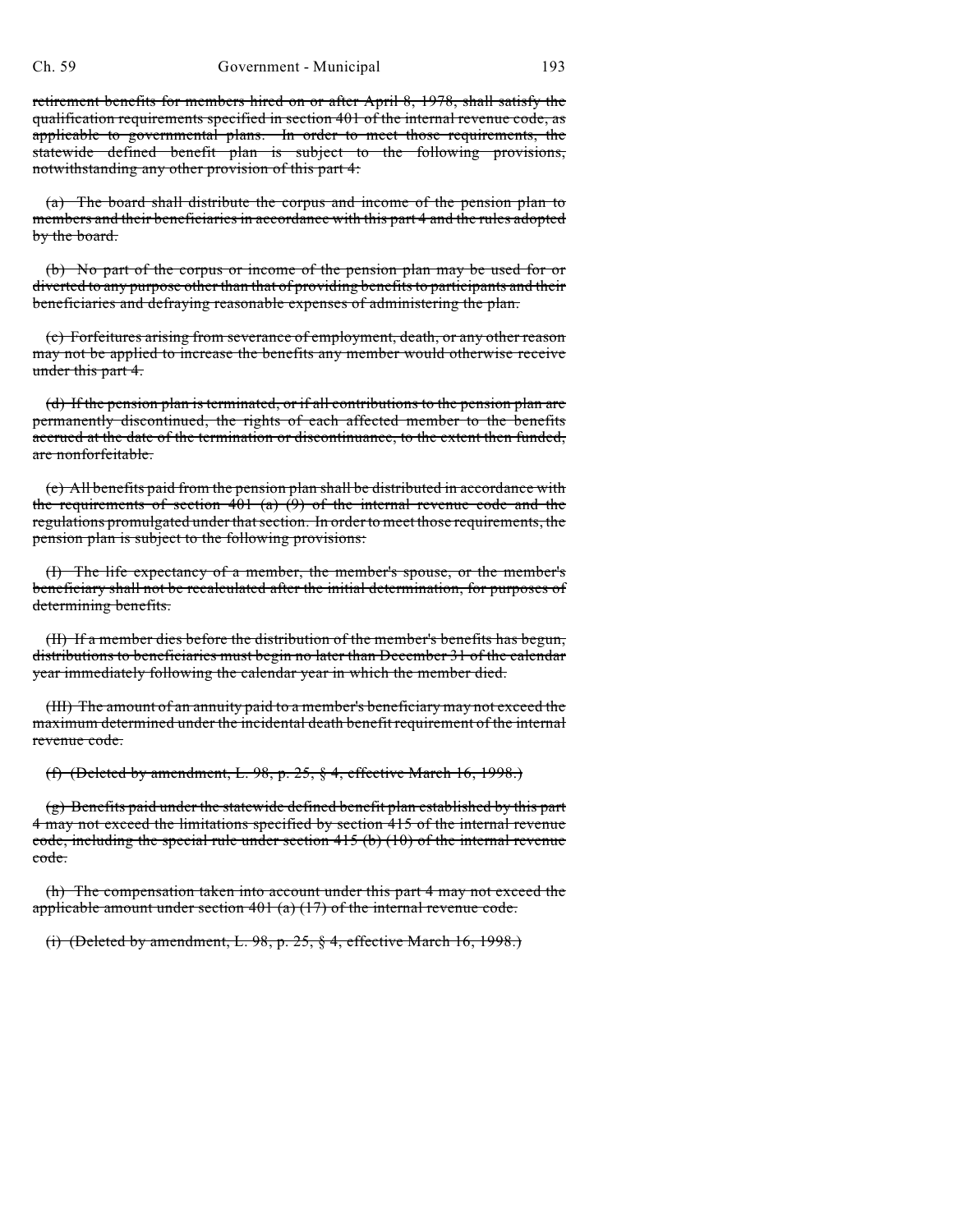(j) Any distributee who is entitled to an eligible rollover distribution, as defined in section  $402$  (c) (4) of the internal revenue code, from the statewide pension plan on and after January 1, 1993, may elect to have the portion of such distribution that would otherwise be included in the gross income of the distributee for federal income tax purposes transferred directly to an eligible retirement plan, as defined in section  $402$  (c) (8) (B) of the internal revenue code, designated by the distributee.

(k) Upon attaining the eligibility requirements for a benefit, a member shall be fully vested in the benefits such member has accrued.

**SECTION 18.** 31-31-501 (5) (b), Colorado Revised Statutes, is amended to read:

**31-31-501. Withdrawal into statewide money purchase plan.** (5) (b) In the event that the amount of the reserves on deposit in the new hire benefits account, as calculated by the actuary, for the employer making application for withdrawal, exceeds the amount of reserves required pursuant to the provisions of subsection (4) of this section, such excess amount and the amount required for the transfer of member contributions as provided in subsection (6) of this section shall be transferred to the fire and police members' statewide money purchase plan benefit TRUST fund on the effective date of withdrawal. Allocation of such amounts to individual member accounts under the statewide money purchase plan shall be made as set forth in section 31-31-502.

**SECTION 19.** 31-31-502 (1), (2) (a), and (2) (c), Colorado Revised Statutes, are amended to read:

**31-31-502. Statewide money purchase plan - creation - management.** (1) The board shall develop, maintain, and amend a statewide money purchase plan document that is intended to comply with the qualification requirements specified in section 401 of the internal revenue code, as applicable to governmental plans. As used in this subsection (1), "internal revenue code" shall have that meaning set forth in section  $31-31-409$  (1) SECTION 31-31-204 (3). The plan shall cover the members of those employers that have withdrawn from the statewide defined benefit plan pursuant to section 31-31-501.

(2) (a) There is hereby created the fire and police members' statewide money purchase plan benefit TRUST fund, which shall consist of moneys of employers that have withdrawn from the statewide defined benefit plan pursuant to section 31-31-501, including member and employer contributions and such amounts as are transferred pursuant to section 31-31-501. The board shall keep an accurate account of the fund and of each member's separate account in the fund. The board may allow a member to exercise control of the investment of part or all of the member's accrued benefit under the plan. In allowing a member to exercise such control, the board shall:

(I) Select at least three investment alternatives, each of which is diversified in itself, that allow the member a broad range of investments and a meaningful choice between risk and return in the investment of the member's accrued benefit;

(II) Allow the member to change investments at least once each calendar quarter; and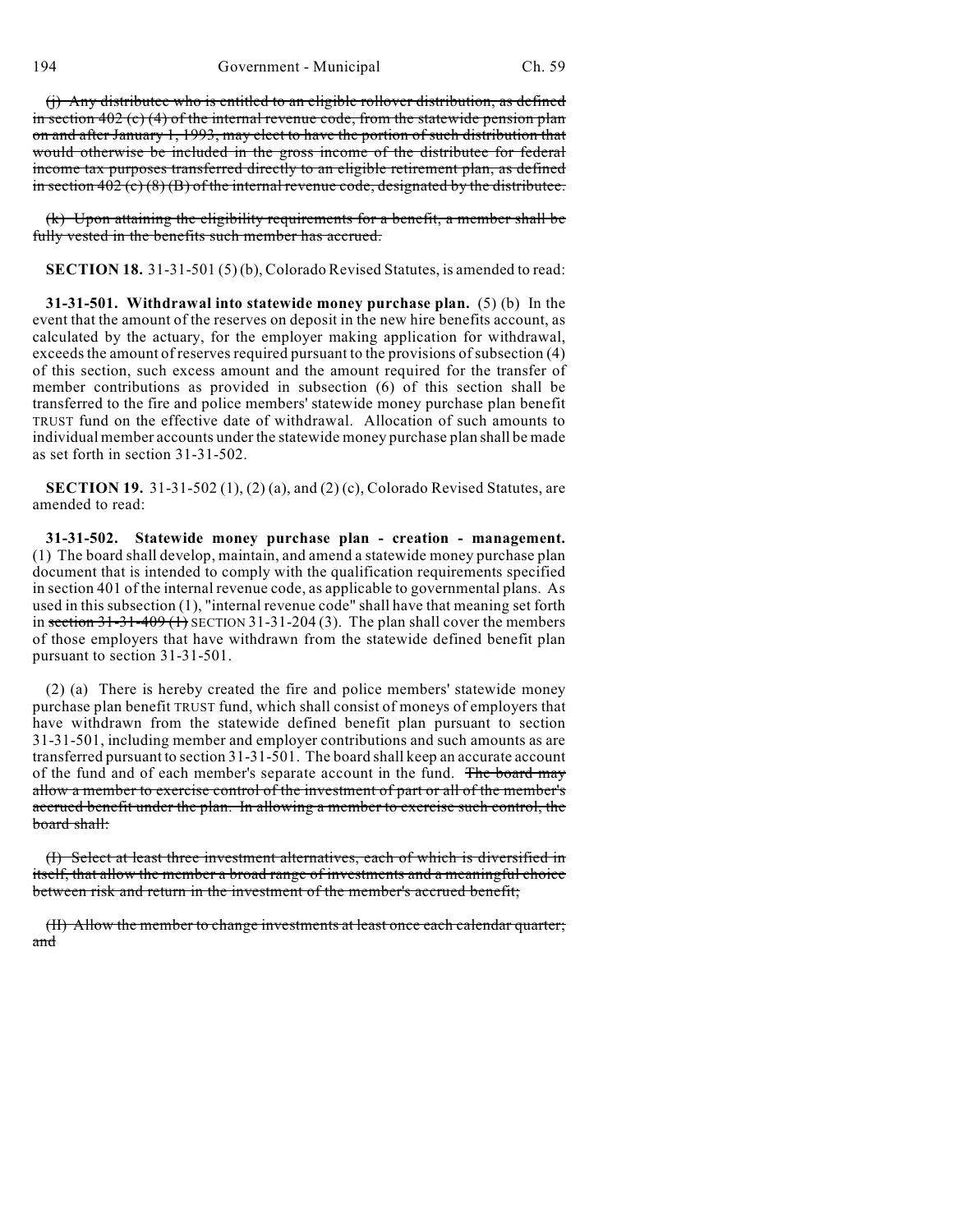(III) Provide the member with information describing the investment alternatives, the nature, investment performance, fees, and expenses of investment alternatives, and other information to enable a member to make informed investment decisions.

## (IV) (Deleted by amendment, L. 97, p. 13, § 4, effective March 13, 1997.)

(c) In its administration, investment, and management of the FIRE AND POLICE MEMBERS' STATEWIDE MONEY PURCHASE PLAN BENEFIT TRUST fund, the board shall be subject to the same provisions applicable to its administration, investment, and management of the fire and police members' money purchase plan benefit fund as set forth in section  $31-31-703$  (2) to (7) OF SECTION 31-31-303.

**SECTION 20.** 31-31-701 (3), Colorado Revised Statutes, is amended, and the said 31-31-701 is further amended BY THE ADDITION OF A NEW SUBSECTION, to read:

**31-31-701. Affiliation by old hire pension plans.** (3) On the effective date of affiliation pursuant to this section, the assets of the old hire pension plan shall be transferred to the TRUST fund created by section  $31-31-301(2)$  SUBSECTION (6) OF THIS SECTION. Such transfer shall be at the market value of such assets at the close of business on date of affiliation. Upon affiliation and the transfer of assets to the fund, benefits due pursuant to the old hire plan shall be paid by the association.

(6) THERE IS HEREBY CREATED THE OLD HIRE PLAN MEMBERS' BENEFIT TRUST FUND THAT SHALL CONSIST OF THE ASSETS OF OLD HIRE PLANS ADMINISTERED AND MANAGED BY THE BOARD PURSUANT TO THIS SECTION. THE BOARD SHALL KEEP AN ACCURATE ACCOUNT OF EACH SUCH INDIVIDUAL OLD HIRE PLAN.

**SECTION 21.** 31-31-703, Colorado Revised Statutes, is amended to read:

**31-31-703. Money purchase plan benefit fund - creation - management.** (1)  $\left(\frac{a}{b}\right)$  There is hereby created the fire and police members' money purchase plan benefit TRUST fund that shall consist of the assets of money purchase plan funds PLANS administered and managed by the board pursuant to section 31-31-702. The board shall keep an accurate account of each such individual fund. In addition, the board shall keep an accurate account of each member's separate account in any such individual fund. The board may allow a member to exercise control of the investment of part or all of the member's accrued benefit under the member's plan. In allowing a member to exercise such control, the board shall:

(I) Select at least three investment alternatives, each of which is diversified in itself, that allow the member a broad range of investments and a meaningful choice between risk and return in the investment of the member's accrued benefit;

(II) Allow the member to change investments at least once each calendar quarter; and

(III) Provide the member with information describing the investment alternatives, the nature, investment performance, fees, and expenses of investment alternatives, and other information to enable a member to make informed investment decisions.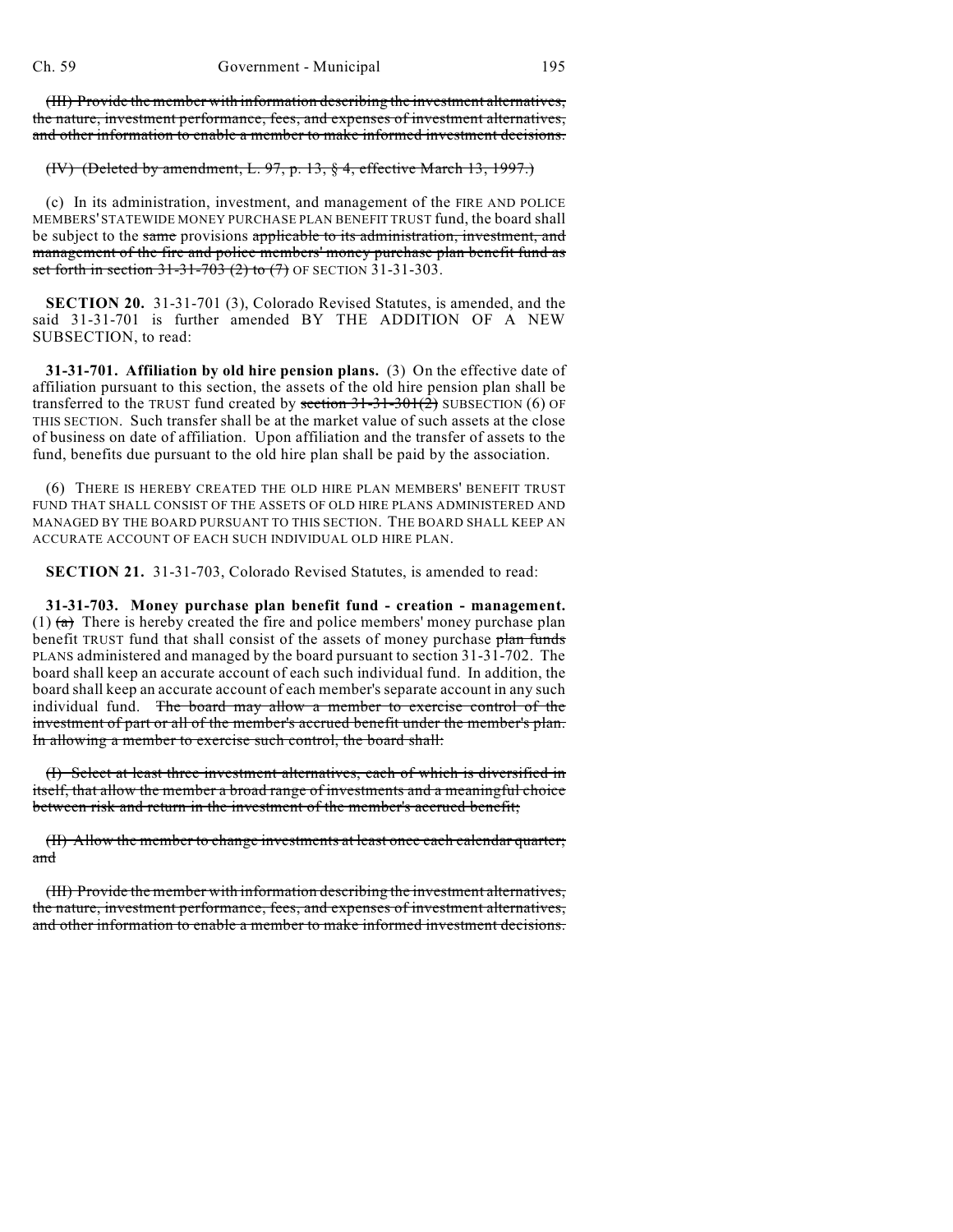(IV) (Deleted by amendment, L. 97, p. 15, § 6, effective March 13, 1997.)

The board shall adopt rules governing the calculation and allocation of earnings and losses under the various investment alternatives that it may offer, the transfer of assets between funds under each alternative, the allocation of a member's account between investment alternatives, and such other matters as may be necessary to its administration and management of the fund created pursuant to this section.

 $(2)$  The board shall be the trustee of the fire and police members' money purchase plan benefit fund subject to the members' allocation of moneys in their accounts to the alternatives offered by the board. A member who exercises control over the plan assets in the member's account shall not be deemed to be a fiduciary by reason of such exercise of control, and the board shall not be liable for any loss that results from such exercise of control. In exercising its discretionary authority with respect to the investment and management of the fund assets that are allocated to the fire and police members' benefit fund created pursuant to section  $31-31-301$  (1) (a), the board shall be governed by the standard and other provisions for trustees set forth in the "Colorado Uniform Prudent Investor Act", article 1.1 of title 15, C.R.S.

(3) The board shall designate one or more financial institutions as custodians of the fund. All moneys paid or transmitted to the custodian shall be credited to appropriate accounts in the fund, and the custodian shall maintain a current inventory of all investments of the fund.

(4) Disbursements from the fund shall be made, subject to the approval of the board, only for payment of the expenses of the association in connection with the administration of the fund, refunds to the members, benefits, and investment purposes.

(5) (Deleted by amendment, L. 97, p. 15, § 6, effective March 13, 1997).

(6) All transactions involving the purchase and sale of investments authorized in this section shall be effected on behalf of the association. To facilitate sale and exchange transactions, securities belonging to the association may be registered in the name of nominees in the discretion of the board and in accordance with standard business practices. All such nominees shall be bonded in such amounts as may be determined to be advisable by the board. Nothing in this subsection (6) shall preclude the board or its authorized agents from forming a corporation described in section 501 (c) (2) and (c) (25) of the federal "Internal Revenue Code of 1986", 26 U.S.C. sec. 501 (c) (2) and (c) (25), as amended, with respect to the ownership of investments in real property.

 $(7)$  (2) The board shall submit an annual audit of the fund to the general assembly and to each employer that has affiliated its money purchase plan fund pursuant to section 31-31-702. Each employer shall make the audit and study available for review by its members.

**SECTION 22.** 31-31-706 (2) (a) and (2) (b), Colorado Revised Statutes, are amended to read: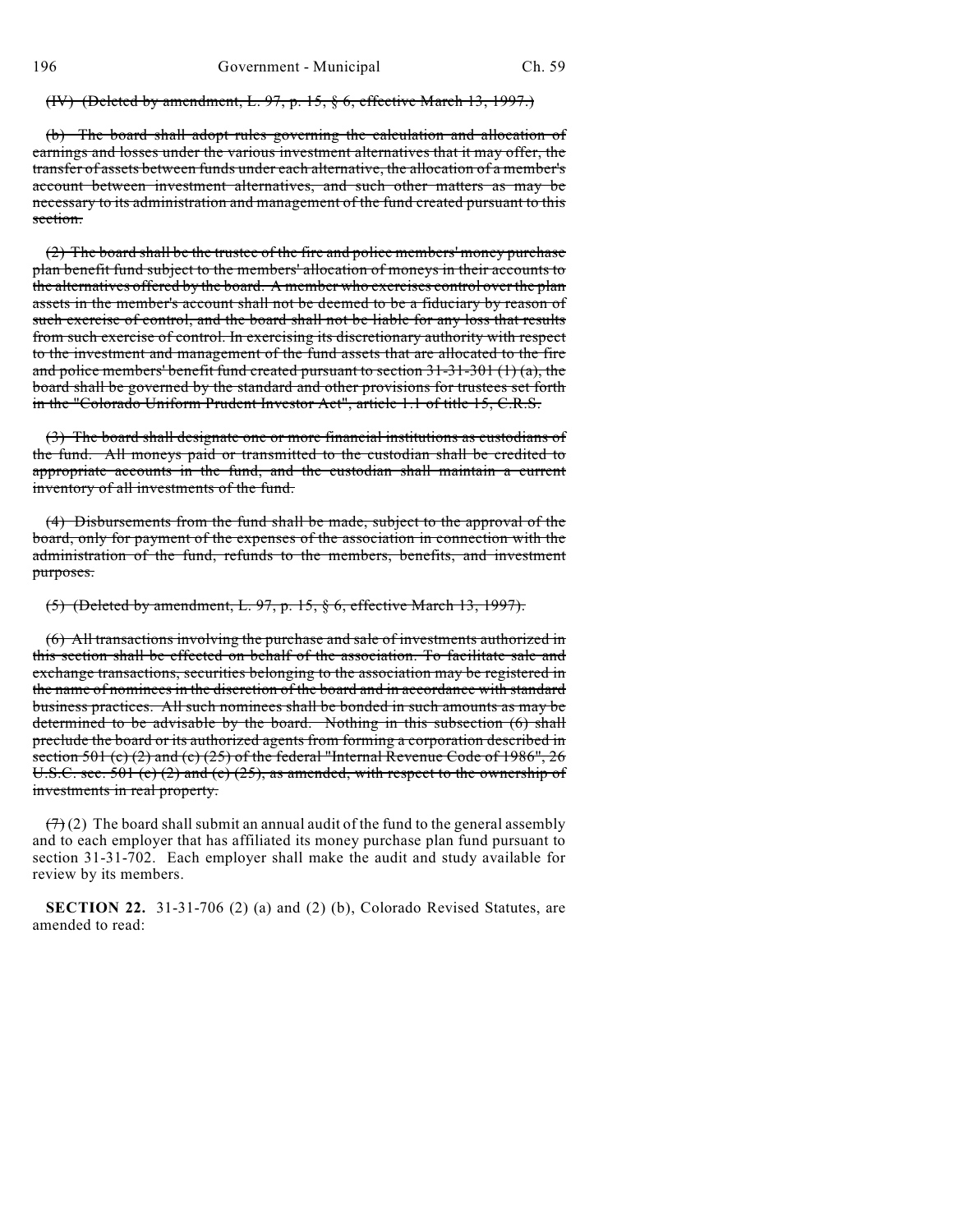**31-31-706. Affiliation by exempt defined benefit pension plans.** (2) (a) As an alternative to affiliation for investment management pursuant to subsection (1) of this section, at the request of any local employer having an exempt defined benefit pension plan, the board is authorized to make an agreement with the employer's governing body to incorporate the exempt defined benefit pension plan into the statewide defined benefit plan SYSTEM. The incorporation shall be under terms and conditions that are mutually agreeable to the employer's governing body and the board and as may be required to maintain the qualified status of the plan under the federal "Internal Revenue Code of 1986", as amended.

(b) Prior to the implementation of an agreement of incorporation pursuant to paragraph (a) of this subsection (2), the board shall find that the incorporation is not projected to have an adverse actuarial impact on existing members of the statewide defined benefit plan SYSTEM. The board and the employer's governing body are authorized to take all actions necessary to accomplish the agreement and to maintain the qualified status of the formerly exempt defined benefit pension plan after incorporation into the statewide defined benefit plan SYSTEM. Notwithstanding any other requirement, an exempt defined benefit pension plan may be incorporated into the statewide defined benefit plan SYSTEM without the approval of the members of the exempt plan or the statewide plan.

**SECTION 23.** 31-31-811 (1), Colorado Revised Statutes, is amended to read:

**31-31-811. State funding of death and disability.** (1) Every employer in this state, except those employers covering their employees under social security and those described in section  $31-31-802$  (2) (b) and (2) (c) who have not elected to be subject to the provisions of this part 8, shall be governed by the provisions of this section. For members who die or are disabled on or after January 1, 1980, the death and disability benefits provided to any member pursuant to this part 8 shall be paid for by state moneys transferred to the FIRE AND POLICE MEMBERS' BENEFIT INVESTMENT fund created by section 31-31-301 (1) (a), subject to the limitations imposed by this section. Moneys in the account DISABILITY AND DEATH BENEFITS TRUST FUND created by section  $31-31-301$  (2) SECTION 31-31-813 shall not be used for any purpose other than the payment of the death and disability benefits established by this part 8.

**SECTION 24.** Part 8 of article 31 of title 31, Colorado Revised Statutes, is amended BY THE ADDITION OF A NEW SECTION to read:

**31-31-813. Statewide death and disability trust fund - created.** (1) THERE IS HEREBY CREATED A DISABILITY AND DEATH BENEFITS TRUST FUND INTO WHICH CONTRIBUTIONS FOR DEATH AND DISABILITY BENEFITS, INCLUDING STATE CONTRIBUTIONS MADE PURSUANT TO SECTION 31-31-811, SHALL BE DEPOSITED. THE BENEFITS PROVIDED BY THIS PART 8, TOGETHER WITH THE EXPENSES OF ADMINISTERING SAID PART, SHALL BE PAID FROM THE FUND.

(2) THE ASSETS OF THE DISABILITY AND DEATH BENEFITS TRUST FUND SHALL BE INVESTED IN THE FIRE AND POLICE MEMBERS' BENEFIT INVESTMENT FUND.

**SECTION 25.** 31-31-901, Colorado Revised Statutes, is amended to read: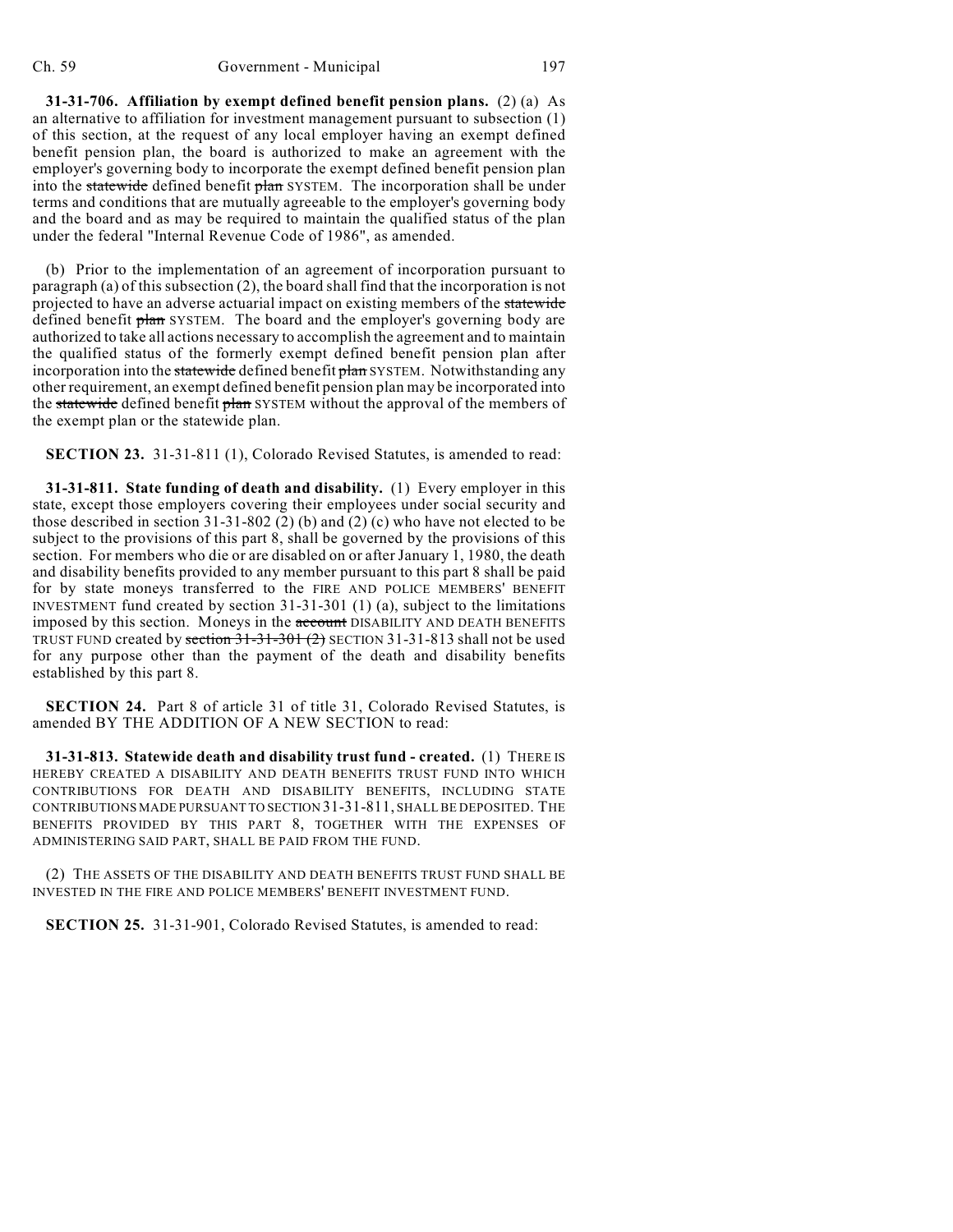**31-31-901. Deferred compensation plan - definitions.** (1) Upon the request of any employer, the board may administer and amend or provide for the administration and amendment of any deferred compensation plan adopted by such employer for members or other employees who provide direct support to the employer's public safety department.

(2) In order to assist employers in establishing a deferred compensation plan, the board may develop, maintain, and amend a master deferred compensation plan document that is intended to comply with the provisions of section 457 of the "Internal Revenue Code of 1986", 26 U.S.C. sec. 457, as amended. Any employer may adopt such master plan for its participants with the assistance of the board; however, such employer shall be responsible for ensuring that such master plan is in compliance with applicable law. Participation by nonmember employees shall be subject to the requirements and limitations of said section 457 of the "Internal Revenue Code of 1986", and the regulations promulgated under section 457.

(3) There is hereby created the fire and police members' deferred compensation TRUST fund, which shall consist of the assets of deferred compensation plans administered by the board pursuant to the provisions of this section. The board shall be the trustee of the TRUST fund and shall keep a separate account of the assets of each deferred compensation plan held within the TRUST fund. The assets of each deferred compensation plan shall be held for the exclusive purpose of providing benefits to participants and beneficiaries and defraying reasonable expenses of the plan and any trust established to hold the assets of the plan. The board shall allow each participant to exercise control over the investment of the participant's assets in a plan. In allowing a participant to exercise such control, the board shall: THE BOARD SHALL ALLOW INVESTMENT OF THE TRUST FUND THROUGH THE FIRE AND POLICE MEMBERS' SELF-DIRECTED INVESTMENT FUND PURSUANT TO SECTION 31-31-301 (4).

(a) Select at least three investment alternatives, each of which is diversified in itself, that allow the participant a broad range of investments and a meaningful choice between investment risk and return in the investment of the member's assets;

(b) Allow the participant to change investments at least once each calendar quarter; and

(c) Provide the participant with information describing the investment alternatives, the nature of such alternatives, investment performance, fees and expenses of investment alternatives, and other information to enable the participant to make informed investment decisions.

(4) In its administration of deferred compensation plans pursuant to the provisions of this section, the board shall act in accordance with the provisions of this article.

(5) Any provider of investment products that contracts with the board shall be held to the standard of conduct set forth in subsection (3) of this section with respect to those functions over which the provider has substantial discretion. The board is authorized to take such steps, including but not limited to, making contract amendments, as are required to accomplish the provisions of this subsection (5).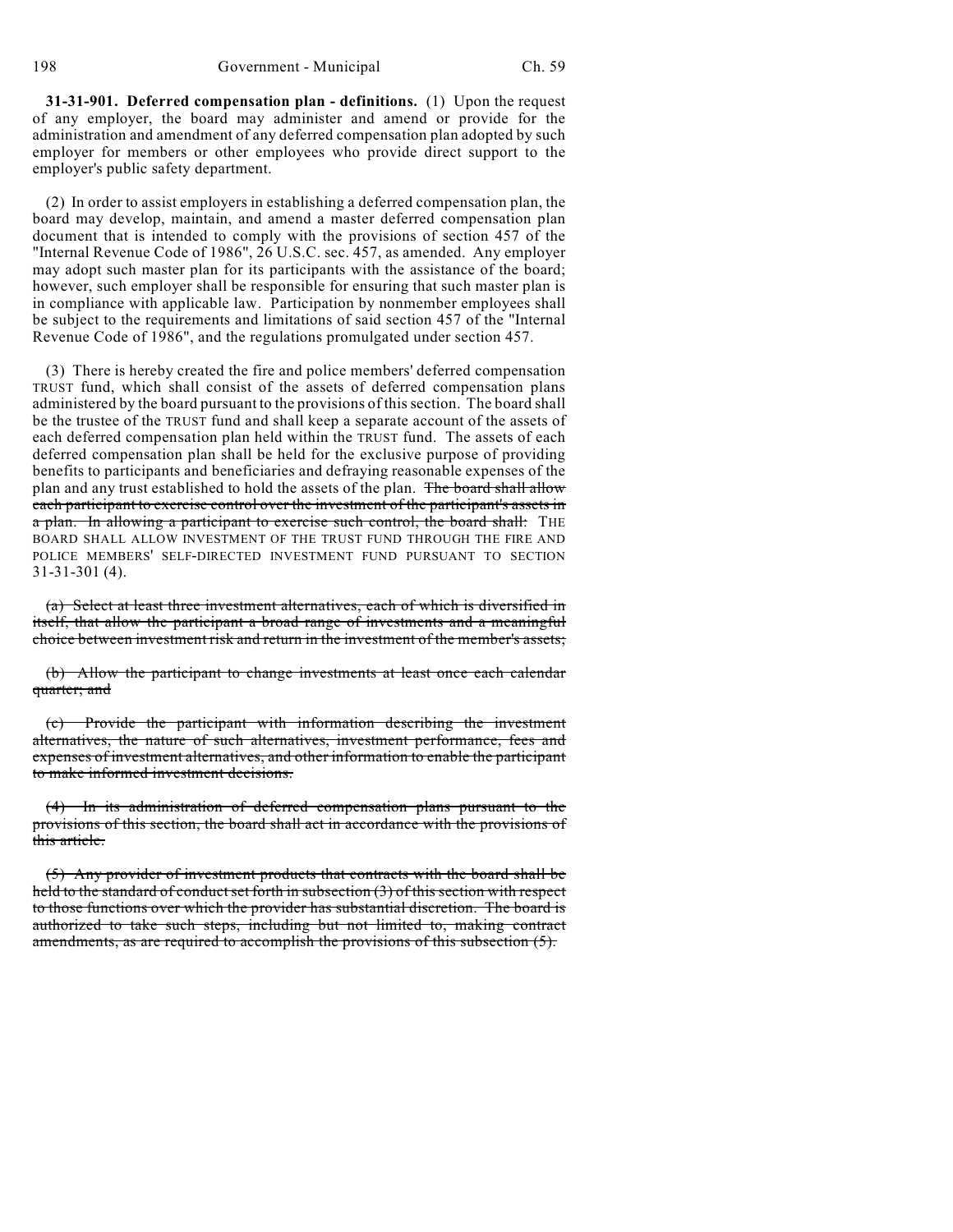(6) The directors of the board shall not engage in any activities that might result in a conflict of interest with the function of the board as administrator of any deferred compensation plan or with the role of the board as trustee of the fund created in section 31-31-301.

 $(7)$  (4) The expenses incurred by the board in the administration of each deferred compensation plan shall be paid from the assets of such plan being held in the fire and police members' deferred compensation fund pursuant to the provisions of subsection (3) of this section. Such expenses shall not be paid for by the fire and police pension association.

 $(8)$  (5) For the purposes of this section, unless the context otherwise requires:

(a) "Deferred compensation" means that income that a participant may legally defer pursuant to current rulings of the internal revenue service and that, while invested under a deferred compensation plan adopted pursuant to this section, is exempt from federal income taxes on both the employer's contribution and all interest, dividends, and capital gains until the ultimate distribution to the participant.

(b) "Participant" means:

(I) A member employed by an employer who has requested the board, pursuant to subsection (1) of this section, to administer and amend or provide for the administration and amendment of any deferred compensation plan adopted by the employer; or

(II) An employee who provides direct support to the public safety department of an employer who has requested the board, pursuant to subsection (1) of this section, to administer and amend or provide for the administration and amendment of any deferred compensation plan adopted by the employer.

**SECTION 26.** 31-31-904 (4) and (6) (b), Colorado Revised Statutes, are amended to read:

**31-31-904. Statewide health care defined benefit plan - definitions.** (4) Contributions to the statewide health care defined benefit plan shall be the responsibility of the eligible members, unless an eligible member's employer elects to pay all or a portion of his or her contribution. All of the contributions shall be credited to the fire and police members' benefit DEFINED BENEFIT SYSTEM TRUST fund.

(6) As used in this section, unless the context otherwise requires:

(b) "Internal revenue code" shall have the same meaning as provided in section  $31-31-409$  (1) SECTION 31-31-204 (3).

**SECTION 27.** 31-31-1102 (1), (2), (3), and (4) (a), Colorado Revised Statutes, are amended to read:

**31-31-1102. Statewide hybrid plan - creation - management.** (1) The board is authorized to develop, maintain, and amend a statewide hybrid plan document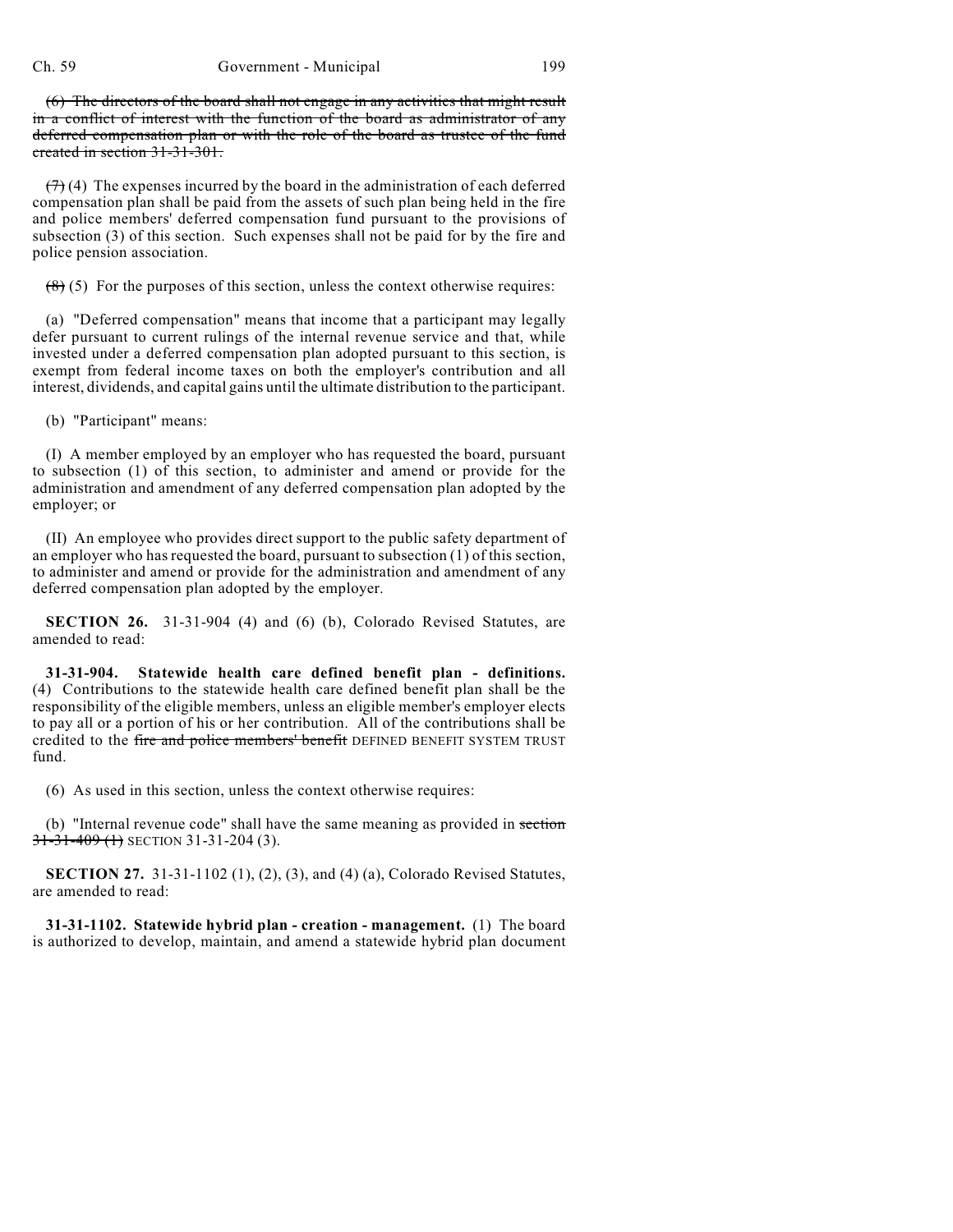THAT IS A COMPONENT OF THE DEFINED BENEFIT SYSTEM AND that offers a combination of defined benefit and defined contribution benefits and that is intended to comply with the qualification requirements specified in section 401 of the federal "Internal Revenue Code of 1986", as amended, that are applicable to governmental plans. The plan shall cover the members of those employers that have elected coverage under the plan pursuant to section 31-31-1101.

(2) (a) There is hereby created the fire and police members' statewide hybrid plan benefit fund ACCOUNT THAT SHALL BE A COMPONENT OF THE DEFINED BENEFIT SYSTEM TRUST FUND AND that shall consist of moneys of employers that have elected coverage pursuant to section 31-31-1101, including member and employer contributions and such amounts as may be transferred pursuant to section 31-31-1101. The board shall keep an accurate account of the fund, each member's separate account in the fund, and each member's service credit earned under the statewide hybrid plan. The board may allow a member to exercise control of the investment of part of the member's accrued benefit under the plan. In allowing a member to exercise such control, the board shall:

(I) Select at least three investment alternatives, each of which is diversified in itself, that allow the member a broad range of investments and a meaningful choice between risk and return in the investment of the member's accrued benefit;

(II) Allow the member to change investments at least once each calendar quarter; and

(III) Provide the member with information describing the investment alternatives, the nature, investment performance, fees, and expenses of investment alternatives, and other information to enable a member to make informed investment decisions.

(b) The statewide hybrid plan document created by the board pursuant to subsection (1) of this section shall govern the accrual of service credit, vesting, the benefits to be offered based on age and service, the allocation of contributions towards funding the defined benefit and the defined contribution, the calculation and allocation of earnings and losses under the various investment alternatives which the board may offer, the transfer of assets between funds under each investment alternative, the allocation of a member's account between investment alternatives, and such other matters as may be necessary to the board's administration and management of the statewide hybrid plan benefit fund created pursuant to this section.

(c) DEFINED BENEFIT ASSETS OF THE STATEWIDE HYBRID PLAN SHALL BE ADMINISTERED WITHIN THE FIRE AND POLICE MEMBERS' BENEFIT INVESTMENT FUND, AND SELF-DIRECTED ASSETS OF THE PLAN SHALL BE ADMINISTERED WITHIN THE FIRE AND POLICE MEMBERS' SELF-DIRECTED INVESTMENT FUND. In its administration, investment, and management of the defined contribution assets within OF the statewide hybrid plan benefit fund, the board shall be subject to the same provisions applicable to its administration, investment, and management of the fire and police members' money purchase plan benefit fund as set forth in section 31-31-703 (2) to (7). In its administration, investment, and management of the defined benefit assets within the statewide hybrid plan benefit fund, the board shall be subject to the same provisions applicable to its administration of the fire and police member's benefit